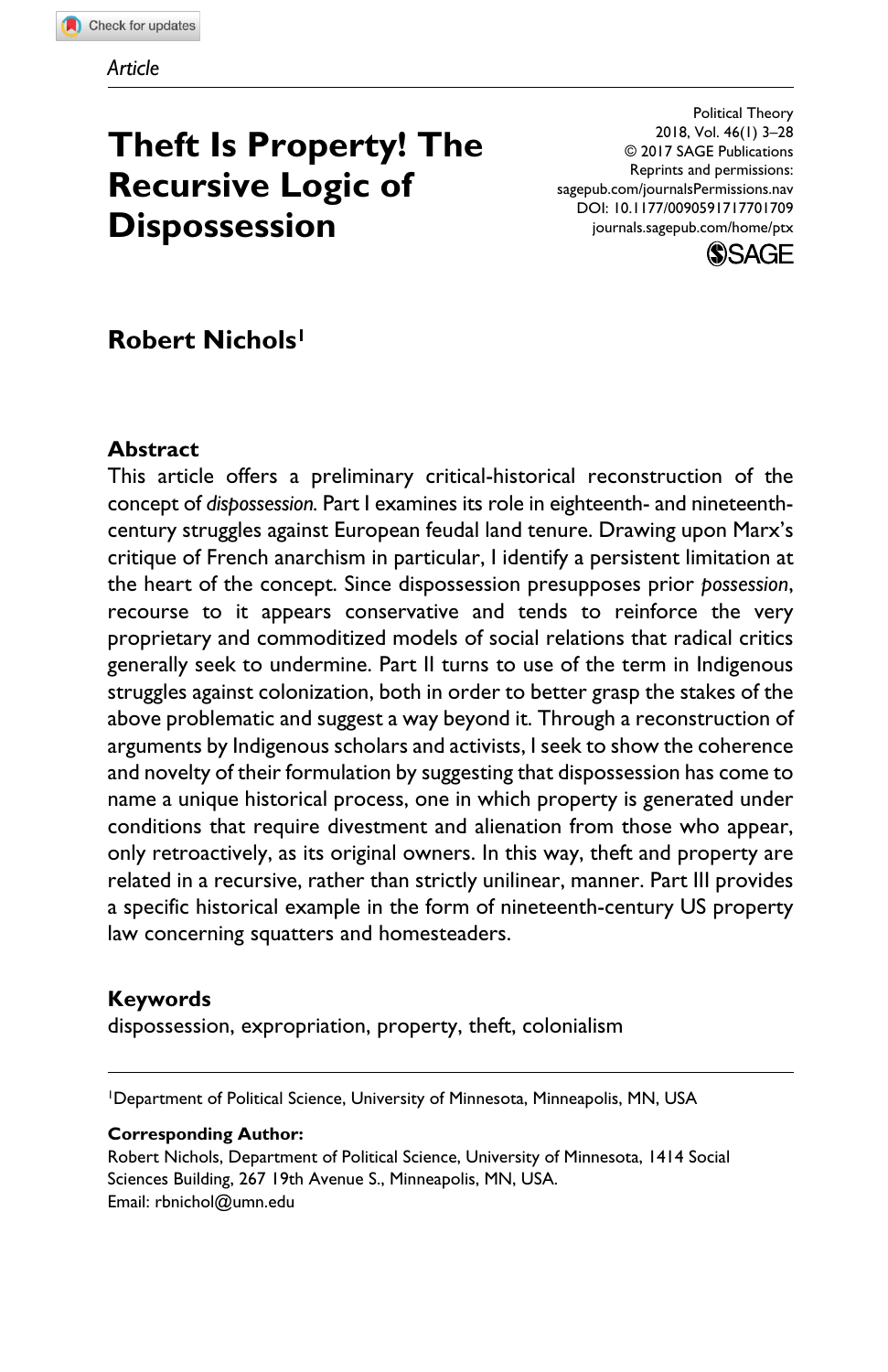The term *dispossession* is commonly used to name some manner of coercive appropriation of property, typically on a large scale (affecting more than one individual), and typically of private property by a public entity (the state or its agents). In this, the concept overlaps with notions of *expropriation* and *eminent domain*. As legal categories, these terms can boast a rich and varied provenance, extending back to and figuring prominently in Roman law, as well as its revival by medieval civil and canon jurisprudents of the eleventh and twelfth centuries.<sup>1</sup> As tools for social criticism and radical politics, however, their use has been more uneven and controversial. Recent decades suggests an upsurge of interest in the latter fields, as this family of terms has been increasingly pressed into service by a wide range of contemporary critical theorists, including Étienne Balibar, Daniel Bensaïd, Judith Butler, Nancy Fraser, David Harvey, and Edward Said.2 Perhaps most interestingly, these concepts have been reworked and redeployed by a range of Indigenous scholars and activists—particularly in Anglophone settler societies such as Australia, Canada, New Zealand, and the United States— where they have come to name a distinct feature of the settler colonial processes that both originally generated, and continue to anchor, those societies.3 As dispossession and expropriation have taken a more central role in debates over colonization, property relations, racial capital, slavery and its afterlives, a number of tensions and outright conflicts have emerged between differently positioned communities and modes of analysis.4 While such conflicts may reflect genuinely contradictory interests, they also emerge from misapprehension, since shared terms of critique frequently mask distinct and divergent histories, intellectual contexts, and traditions of interpretation, all of which feed polysemic conceptual intension.

This paper makes a contribution to this field of analysis by recovering something of dispossession's diverse and polyvalent critical genealogy. It proceeds in three moves. Part I returns us to debates of the eighteenth and nineteenth centuries to retrieve fragments of an era in which dispossession and expropriation were deployed as important tools of social criticism, particularly vis-à-vis systems of feudal land tenure and landed aristocracy. It then considers why they were largely displaced as categories of critique, attending to a set of tensions at the heart of these concepts that remain alive for us today. I focus in particular on the persistent concern that insofar as dispossession and expropriation gain their normative force from a perceived violation or corruption of actually existing property relations (i.e., a species of theft), they are generally conservative concepts that moreover tend to reinforce a proprietary model of social relations that critical theorists generally seek to undermine. Part II turns to the circulation of the terms in the field of Indigenous and Settler Colonial studies as a means of better grasping the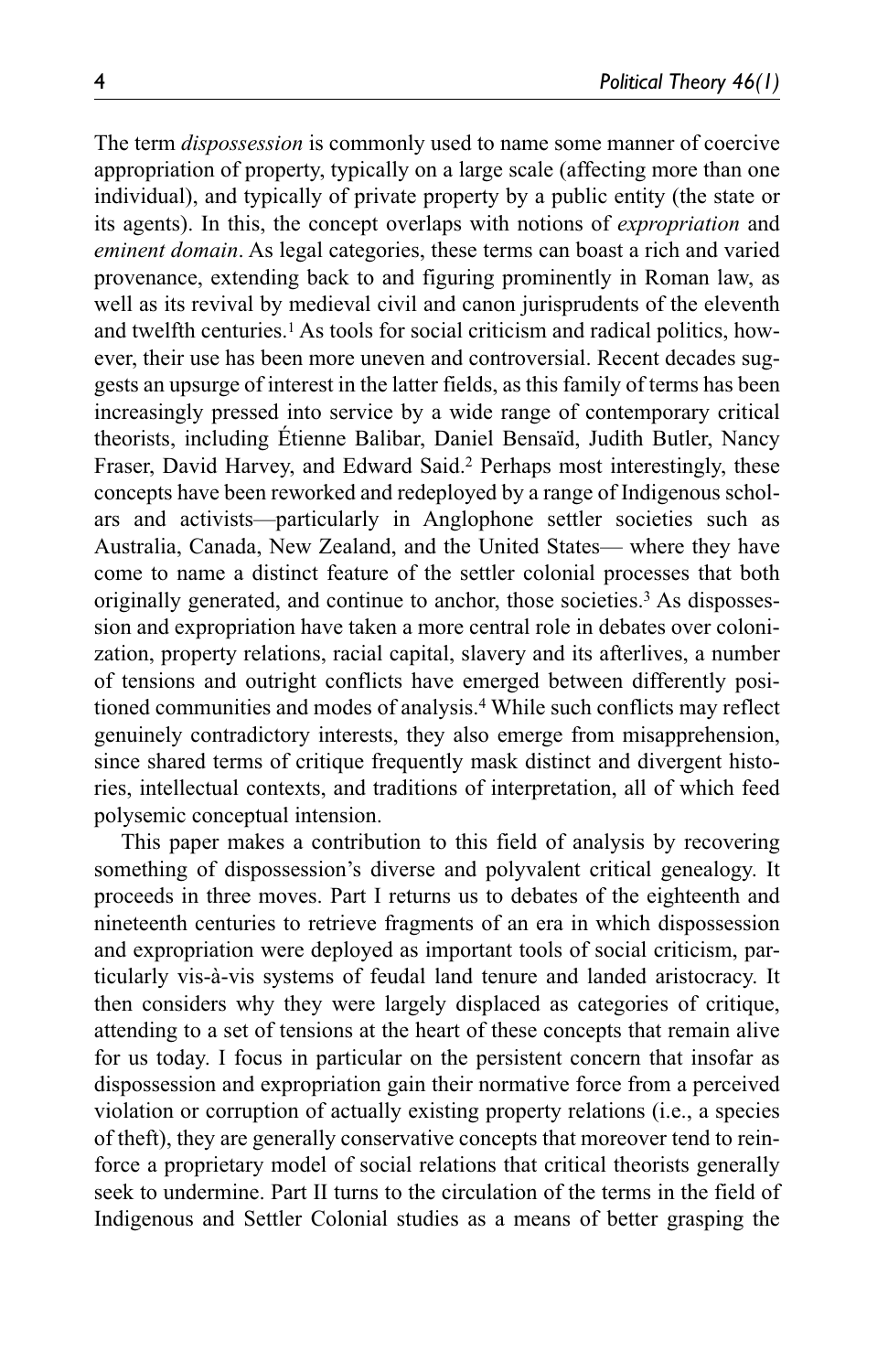stakes of this problem and suggesting a way beyond it. Drawing upon scholarly and activist work in this field, I argue that Indigenous peoples in Anglosettler societies have developed a powerful and novel alternative formulation. Reflecting the history of these struggles, I suggest that dispossession can be usefully reconstructed to name a unique historical process, one in which property is generated under conditions that require its divestment and alienation from those who appear, only retrospectively, as its original owners. In this formulation, the term therefore names not only the forcible *transfer of* property but *transformation into* property, albeit in a manner that is structurally negated for some, i.e., 'the dispossessed'. I theorize this in terms of its *recursive logic*, in which theft paradoxically precedes, rather that presupposes, property. Part III substantiates this alternative formulation through historical research into early nineteenth-century US colonial property relations. Via a reading of the Intrusion, Preemption, and Homesteading Acts, I demonstrate one mechanism by which Indigenous peoples were dispossessed of their lands through the creation and extension of a novel form of "structurally negated" proprietary rights, that is, the "right only to sell." The conclusion considers some broader implications.

# **I**

Although concepts of dispossession and expropriation have long histories as juridical categories—most often used to legitimate the sovereign's prerogative to forcibly appropriate property and assets from subjects—over the course of the eighteenth and nineteenth centuries, they were pressed into service as tools of social criticism in a novel and innovative manner. The primary reason for this was their perceived utility in delegitimizing the institutions of a permanent landed aristocracy. This was one expression of the central role that struggles over *land tenure* played in the context of revolts against feudalism. Republican radicals in particular could reach back to a rich (albeit quasi-mythological) Greco-Roman tradition, which placed great emphasis on the virtues of fixed agricultural property, not only for the property holders but also for the political community as a whole. Fixed agricultural holdings, especially when held in small units by independent farmers, were the fount of republican excellence. Such farmers were relatively autonomous in a material and ethical sense: their unmediated access to land could provide them not only basic subsistence but also a medium for virtuous labour. Modern republicanism could critique feudalism on the basis of its perversion of this relationship, since the majority of landholders were no longer independent farmers but proprietors of large estates funded by rent.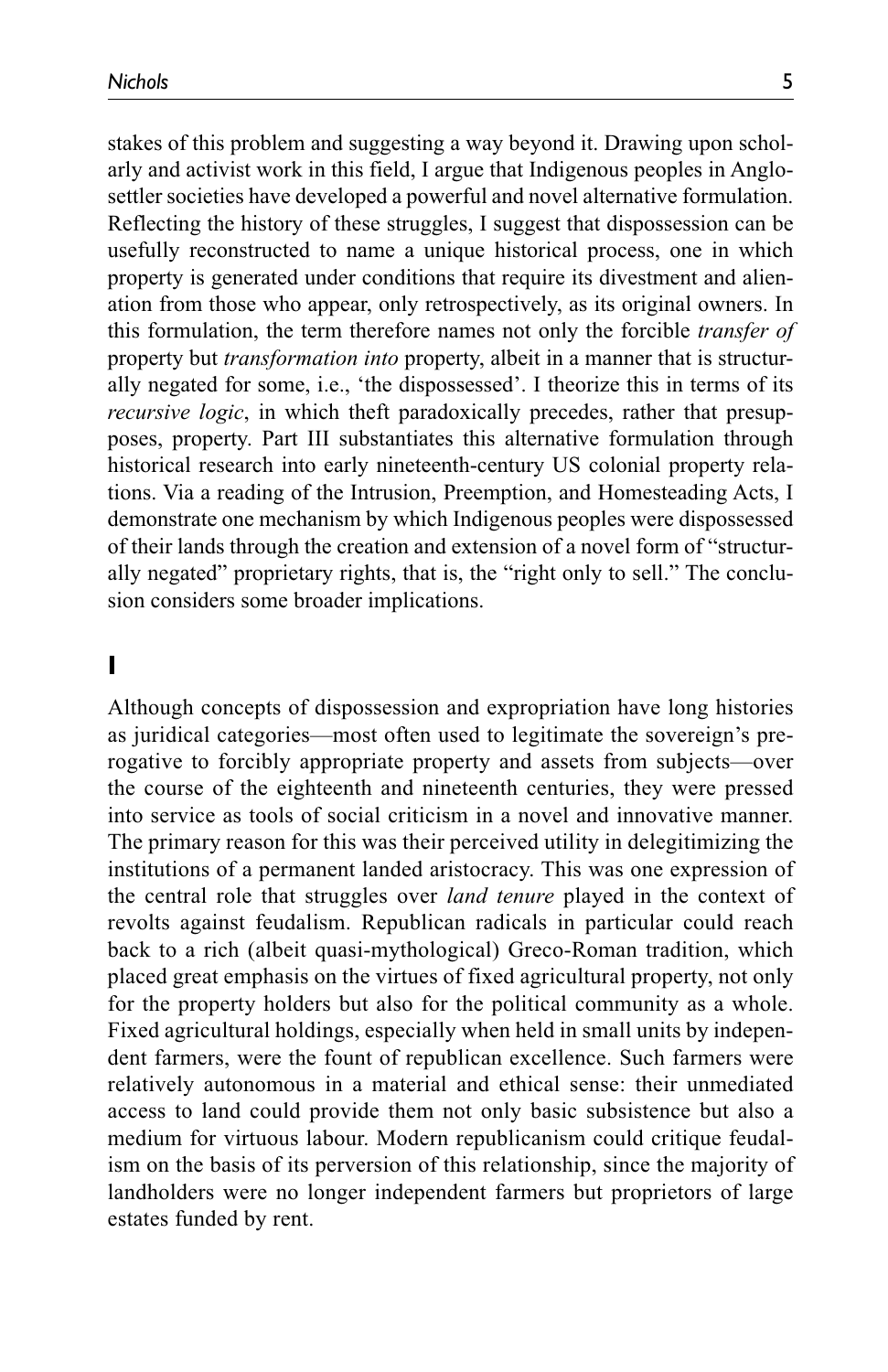One strategy of critique was to argue that the landed aristocracy was the beneficiary of an ancient act of *theft*, one that extended back to the origins of civil society itself. This is quite clear in Rousseau, for instance, who affirmed the special status of property-in-land, and criticized the system of feudal estates by linking it to an original mal-appropriation of the common inheritance that was the earth. As he famously put it in 1755:

The first man who, having enclosed a piece of ground, to whom it occurred to say *this is mine*, and found people sufficiently simple to believe him, was the true founder of civil society. How many crimes, wars, murders, how many miseries and horrors Mankind would have been spared by him who, pulling up the stakes or filling in the ditch, had cried out to his kind: Beware of listening to this imposter; You are lost if you forget that the fruits are everyone's and the Earth no one's.<sup>5</sup>

In this way, Rousseau suggested that originary appropriation was, in fact, expropriation.

Rousseau was not alone. Thomas Paine, for one, extended and elaborated upon this basic idea. In *Agrarian Justice* (1797), written in the context of post-revolutionary France, Paine complained that the near total monopoly over land ownership enjoyed by the European aristocracy had effectively "*dispossessed* more than half the inhabitants of every nation of their natural inheritance."6 Paine sought a more reformist solution to the problem than some Rousseau-inspired radicals however. He argued that although the aristocracy had certainly taken *advantage* of its monopoly privilege, current holders of land titles were not directly responsible for the context itself, in either a moral or legal sense. "The fault," as he put it, "is not in the present possessors. . . . The fault is in the system, and it has stolen imperceptibly upon the world, aided afterwards by the Agrarian law of the sword." The key then was to transform the underlying system of ownership, ideally "without diminishing or deranging the property of any of the present possessors," a process Paine conceded would take many "successive generations."7 His proposed solution was a new taxation system that would serve a compensatory and redistributive function by providing the dispossessed poor with some recompense for their historic losses. This general approach to the exclusion of the rural poor from landholding gained support across pockets of Western Europe in the eighteenth and early nineteenth century, playing a role in some utopian socialist projects aimed at giving the poor opportunities to return to agrarian living or, failing that, to receive support in the form of Poor Law redistributions. In Great Britain, it eventually led to the *Return of Owners of Land* (1873), a modern "Doomsday book" project that sought to document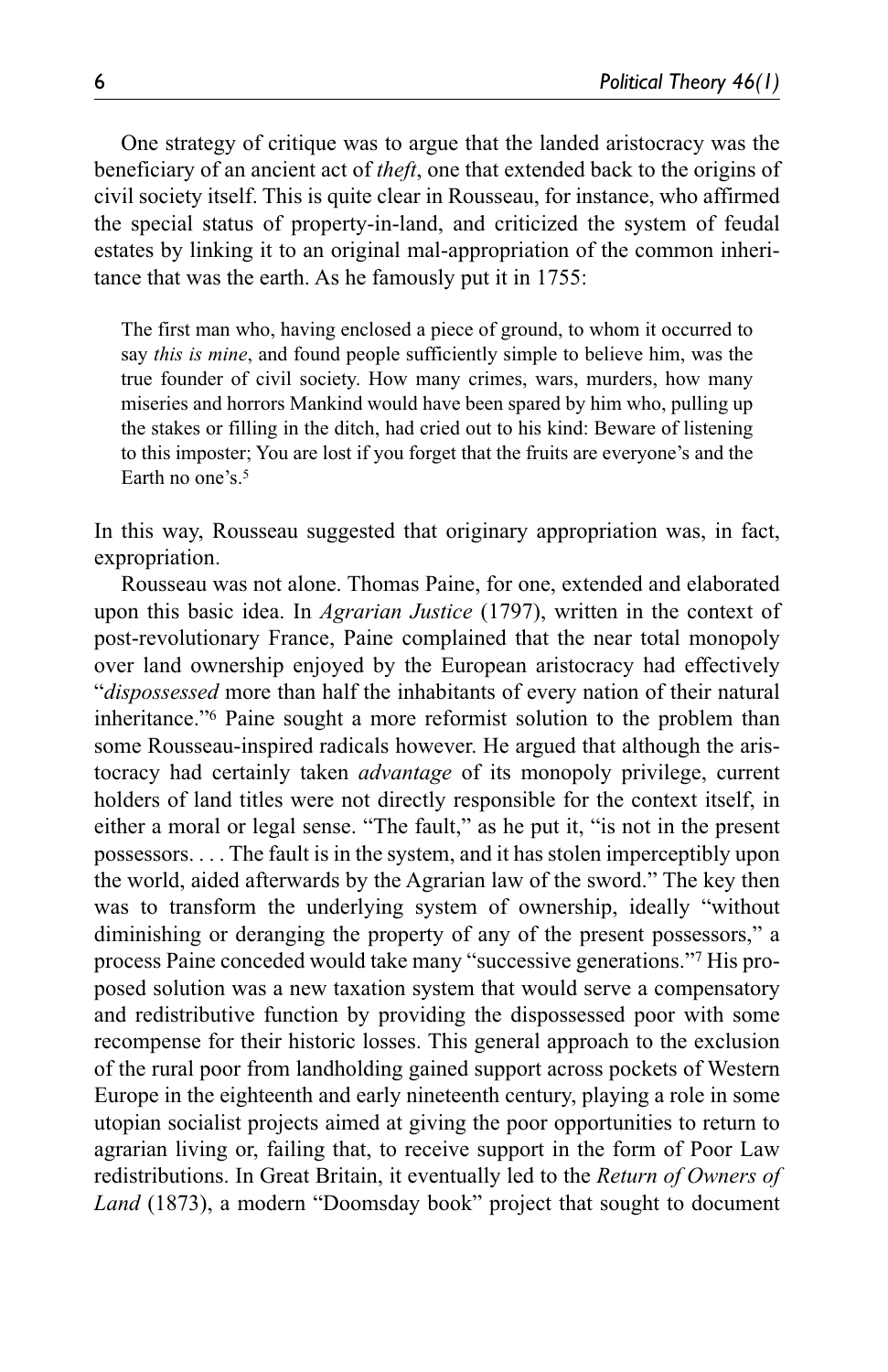the concentration of aristocratic land ownership in that country.8 So, as the transition from Rousseau to Paine suggests, although questions of expropriation and dispossession entered into early modern European legal and political thought as an extension of some very general and abstract questions about property *as such* (backdated to the origins of society itself), by the late eighteenth century they had come to function as tools in urgent, contemporary political struggles.

This development reached something of a zenith in nineteenth-century anarchism. In the eyes of several classical anarchists, even the post-feudal, modern European state system was a continuation of a history of expropriation, understood now all the more explicitly as the *theft of land* from the rural peasantry. As Proudhon put it,

Through the land the plundering of man began, and in the land it has rooted its foundations. The land is the fortress of the modern capitalist, as it was the citadel of feudalism, and of the ancient patriciate. Finally, it is the land which gives authority to the government principle, an ever-renewed strength, whenever the popular Hercules overthrows the giant.<sup>9</sup>

While these thinkers could draw upon a long tradition of thought that cited inequities of landed property as the fount of social stratification more generally, they extrapolated to the even more radical claim that modern property was per se illegitimate, since other inequalities in ownership were derivative of the originary seizure of communal land. Hence, the famous slogan of nineteenth-century anarchists: *La propriété, c'est le vol!*10 For the French anarchists the originary theft of land was thus unjust both intrinsically and consequentially, and terms such as *expropriation* came to play an increasingly important role in denouncing this peculiarly structured theft, serving, for example, as a central organizing concept in Kropotkin's 1892 text, *La conquête du pain*. 11

Marx represents something of a turning point in this critical history. Although initially impressed by these arguments,<sup>12</sup> Marx eventually came to view the preceding analysis as inadequate and improperly formulated. By positing that classical, feudal, and modern forms of domination all emanated from the same source (i.e., land appropriation), the anarchists had generated a falsely abstract and ahistorical conception of "expropriation," one that failed to grasp the specificity of modernity and capitalism.13 Moreover, in hitching their critique to the language of *theft*, they had adopted a restrictively conservative legal and moralistic category, one that in fact presupposed and naturalized a similarly abstract and ahistorical conception of property. For Marx, the expression "property is theft" was self-refuting, since the concept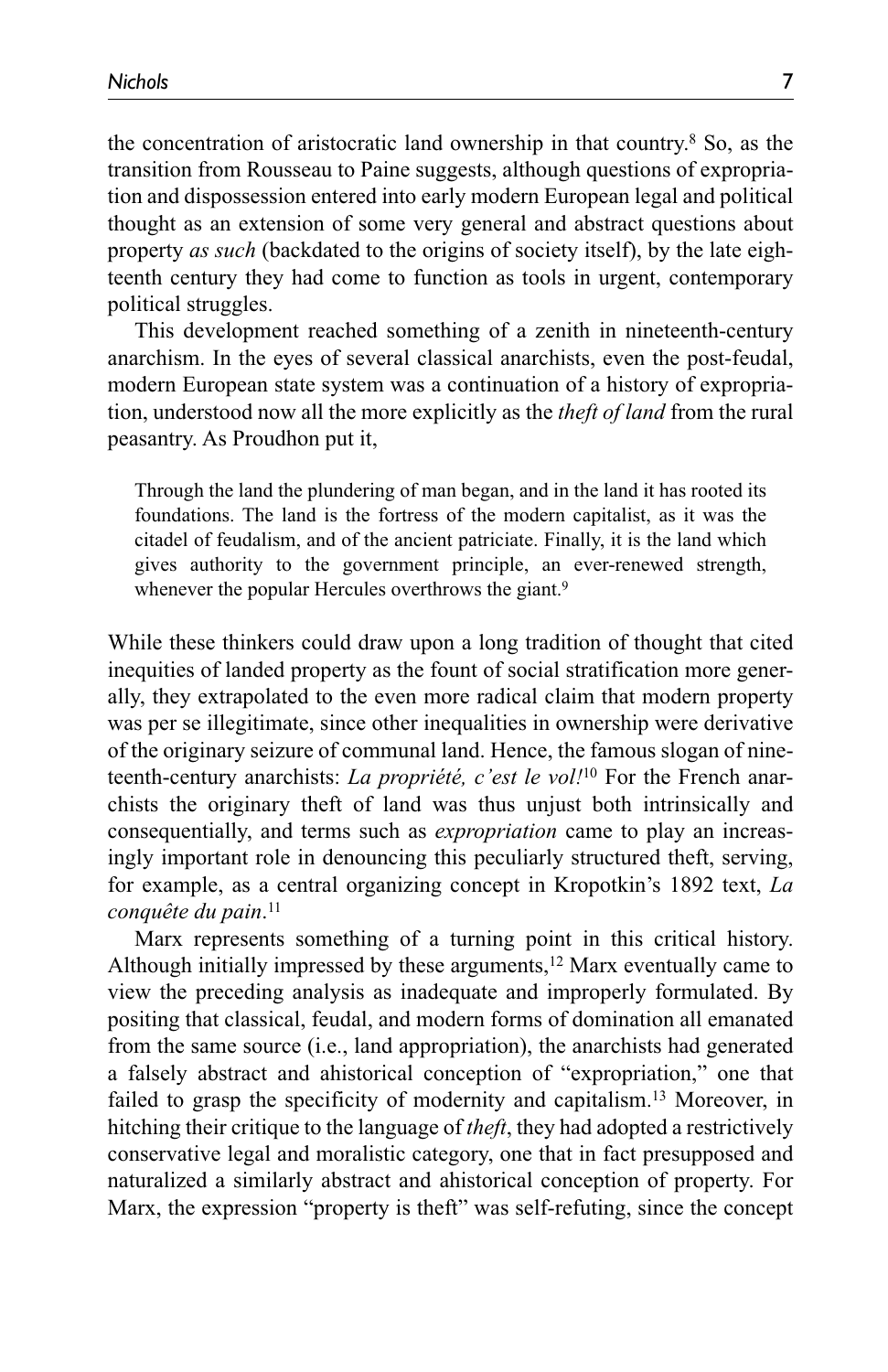of theft presupposes the existence of property.14 Even before Marx arrived at this conclusion, Max Stirner made a similar observation. In his major work, *The Ego and Its Own* [1844], he wrote:

Is the concept of "theft" at all possible unless one allows validity to the concept "property"? How can one steal if property is not already extant? What belongs to no one cannot be *stolen*; the water that one draws out of the sea he does *not steal.* Accordingly property is not theft, but a theft becomes possible only through property.15

In the shuttling back and forth between anarchist and Marxist positions on the question of property and theft, we can observe an interesting correlate movement of conceptual and linguistic translation. Within classical anarchism, the French term *expropriation* came to function as a placeholder for the processes of large-scale theft that were viewed as constitutive of the modern state system itself. When Marx engaged these debates, he frequently used the Germanic term *Enteignung* in his earlier writings, but often changed this over to the Latinate *Expropriation* in later interventions, presumably to signal its relevance to the French debates.<sup>16</sup> Finally, and somewhat confusingly, when *Das Kapital* was translated into English, the relevant terms were often, but inconsistently, rendered as *dispossession* (sometimes used interchangeably with expropriation, sometimes as distinct). From this point on, the latter term enters English-speaking debates and now enjoys wide circulation across a variety of critical traditions and thinkers, from David Harvey to Judith Butler.

As these key terms were translated linguistically, so too were they renovated conceptually. Anarchist thinkers had posited that the seizure of communal lands was itself a violence committed against the feudal peasantry by the aristocratic nobility, and that this was essentially *theft*; it was a coercive and illegitimate transfer of property from the original owners. Although Marx continued to speak of *Expropriation* and *Enteignung*, he changed the meaning of these terms when he provided a more abstract definition. For him, dispossession came to refer to the initial "separation-process" [*Scheidungsprozeß*] that divorced immediate producers from direct access to the means of production, thus forcing them into new labour conditions, now mediated by way of the wage.17 This implied a conceptual shift away from viewing dispossession in terms of "theft" strictly speaking. Whereas the original anarchist argument presented the rural peasantry as the original "owners" of the land, Marx sought to shear this critique from its normative investment in property. Hence Marx (and Stirner) identified a core tension at the heart of the concept of dispossession, a tension that remains alive for us today: to speak meaningfully of dispossession appears to presuppose a prior relation of possession. It seems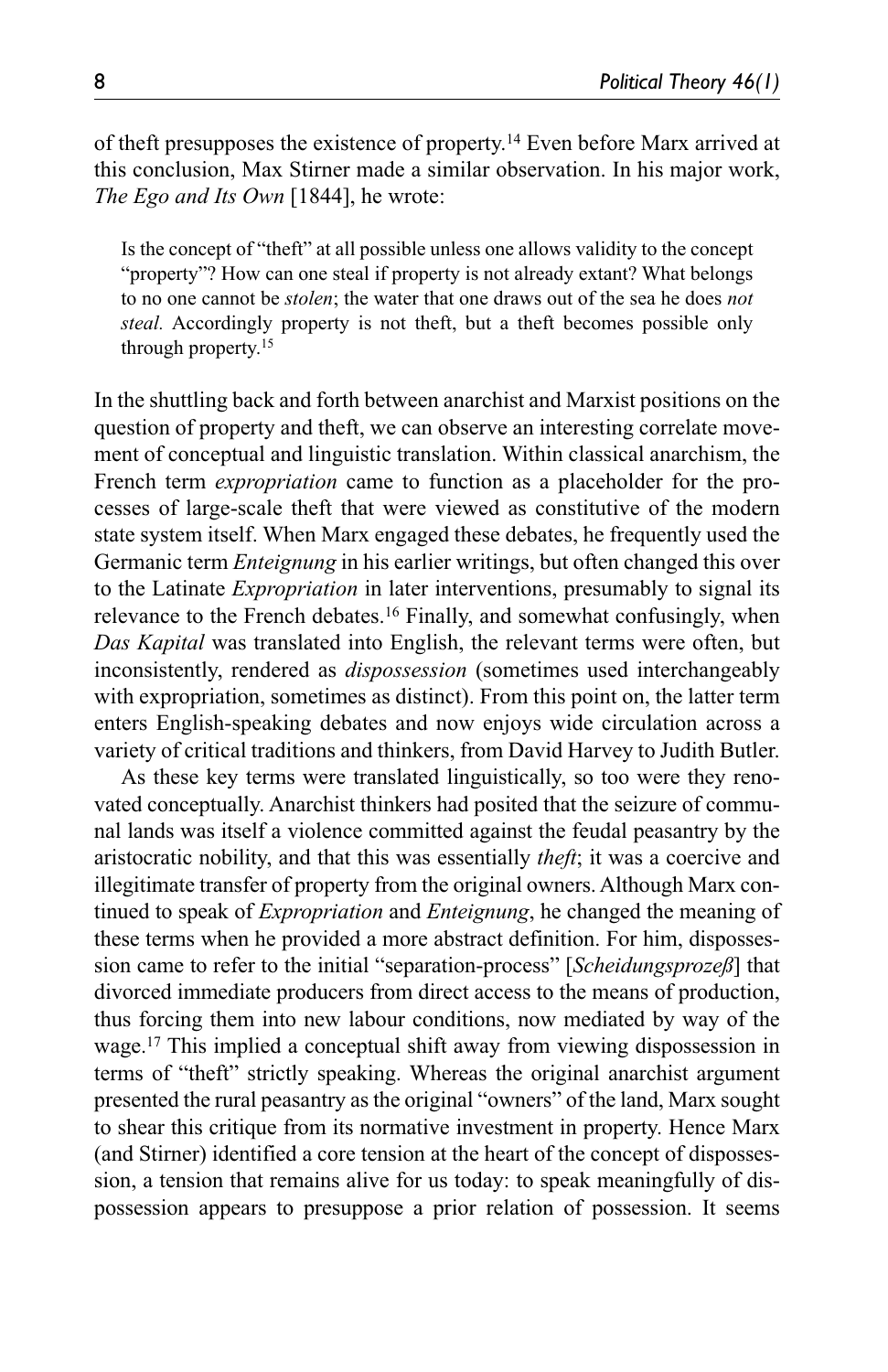limited then as a tool of radical critique since its normative force derives from a generally conservative defense of previously existing property relations and, moreover, tends to reinforce the very proprietary models of social relations that these critical traditions generally seek to undermine. Recourse to the language of dispossession by critical theorists appears therefore contradictory and self-defeating.

This critique had two effects. First, these categories were slowly displaced as tools of radical politics, and became narrowly legalistic terms. The expansive normative and critical sense with which Rousseau, Paine, or Proudhon spoke of dispossession, for instance, was collapsed into the more technical and legalistic categories of expropriation and eminent domain that we are familiar with today.18 Second, insofar as the category has persisted as a tool of social criticism, it has been subordinated to other, more fundamental concepts. Therefore, where dispossession has endured within critical theory, its normative force has generally come to be viewed as derivative from some other circumstance that it enables.

One clear instance of this can be found in contemporary Marxist and post-Marxist theory. The Marxist tradition has always been reluctant to collapse broad macro-historical processes (such as the emergence of capitalism itself) into narrow moral terms ("The communists do not preach morality at all . . . "19). The terms *dispossession* and *expropriation* nevertheless persist in some forms by thinkers of a more Marxian orientation even to the present, most obviously in David Harvey's claim that "accumulation by dispossession" best characterizes a neoliberal era of capitalism.20 Nancy Fraser has recently echoed this as well, employing the term *expropriation* to designate the "ongoing confiscatory process essential for sustaining accumulation in a crisisprone system."21 An even more instructive example—one that better highlights a shift in normative content—can be found in the "analytic Marxism" of G. A. Cohen, in whose work the normative grounds of a concern with dispossession has most clearly shifted away from notions of *theft* and towards *exploitation-enablement.*

Although Cohen recognizes that expropriation might be regarded as unjust on "independent grounds," in his reading, it is "thought unjust by Marxists chiefly because it forces some to do unpaid labour for others."22 In this reformulation then, the relation between exploitation and expropriation is explicitly circular. Cohen contends that it can be true that exploitation is "unjust because it reflects an unjust distribution," *and* that the original "asset distribution is unjust because it generates that unjust extraction."23 At first glance, this seems confused since each key concept appears fundamental from the standpoint of the other. But we can relatively easily decode this seemingly tautological formulation by showing that the two poles are fundamental in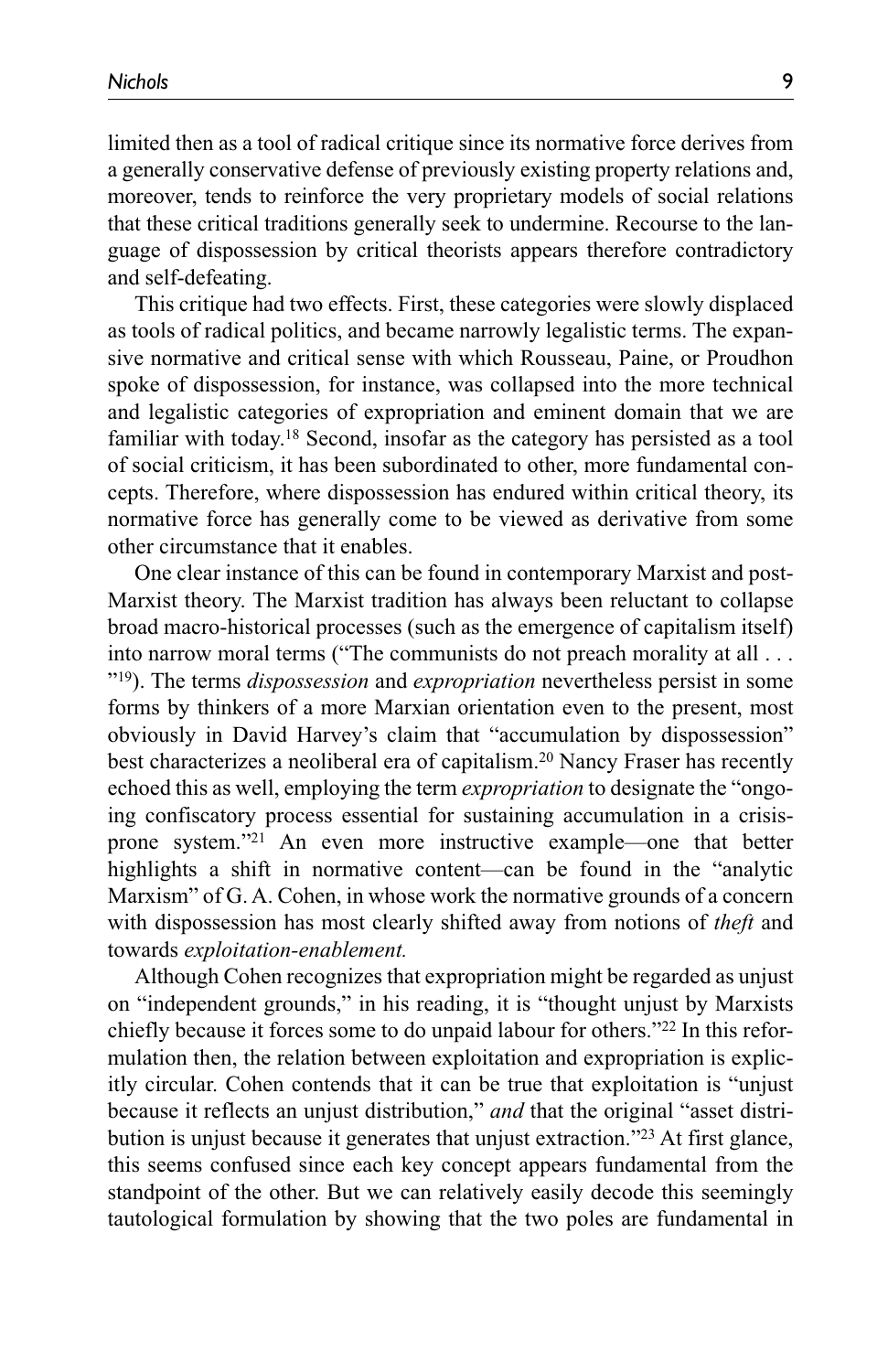different senses, namely, in *causal* versus *normative* ways. On Cohen's rendering, exploitation is wrong on fully independent grounds, because the coercive extraction of value is indefensible in and of itself. By contrast, dispossession—defined here as the unequal distribution of access to the means of production—is not normatively wrong in a similarly self-standing manner. Dispossession is objectionable only inasmuch as it enables the kind of coercive transfer characteristic of exploitation. Thus, dispossession is causally but not normatively fundamental. The unequal distribution of access to productive resources in, say, land is not *intrinsically* unjust, at least not in one sense of the word. It is not intrinsically unjust because it is possible to imagine scenarios in which such inequality would diminish, rather than enable, exploitation. However, in order to prevent his thesis from becoming tautological in the wrong way, Cohen must posit *as a matter of fact* that dispossession is exploitation-enabling: "its injustice resides in its *disposition* to produce a certain effect, a disposition which might not be activated."24 It is not necessary to pursue this line of reasoning further for our purposes here. The point is merely to highlight that within Marxism of a certain variant, one can find arguments that critique dispossession and/or expropriation but avoid doing so by framing them as a species of theft.

In what follows, I should like to explore an alternative means of reconstituting dispossession as a tool of critical theory. This requires, however, a reorientation in the primary object of analysis. Whereas dispossession has had diminishing relevance as a tool in the critique of one set of historical processes—namely, the process by which feudal land tenure systems were dismantled and replaced by liberal-capitalist systems of private property and commodified real estate markets—it has gained, over the same period, increased relevance with regard to a parallel set of historical developments, namely, the global expansion of those liberal-capitalist institutions into non-European societies. Reviving the utility of the term requires therefore reframing this context and considering alternative cases where it may more usefully apply. I argue here for its particular relevance to the liberal-capitalist, Anglosettler colonial world. This shift in empirical focus entails a correlate shift in critical and normative intension.25

### **II**

Indigenous scholars and activists—particularly in Anglophone settler societies such as Australia, Canada, New Zealand, and the United States—tend to employ the term *dispossession* to denote the fact that in these sections of the globe, Indigenous peoples have not only been subjugated and oppressed by imperial elites, they have also been divested of their *lands*, that is,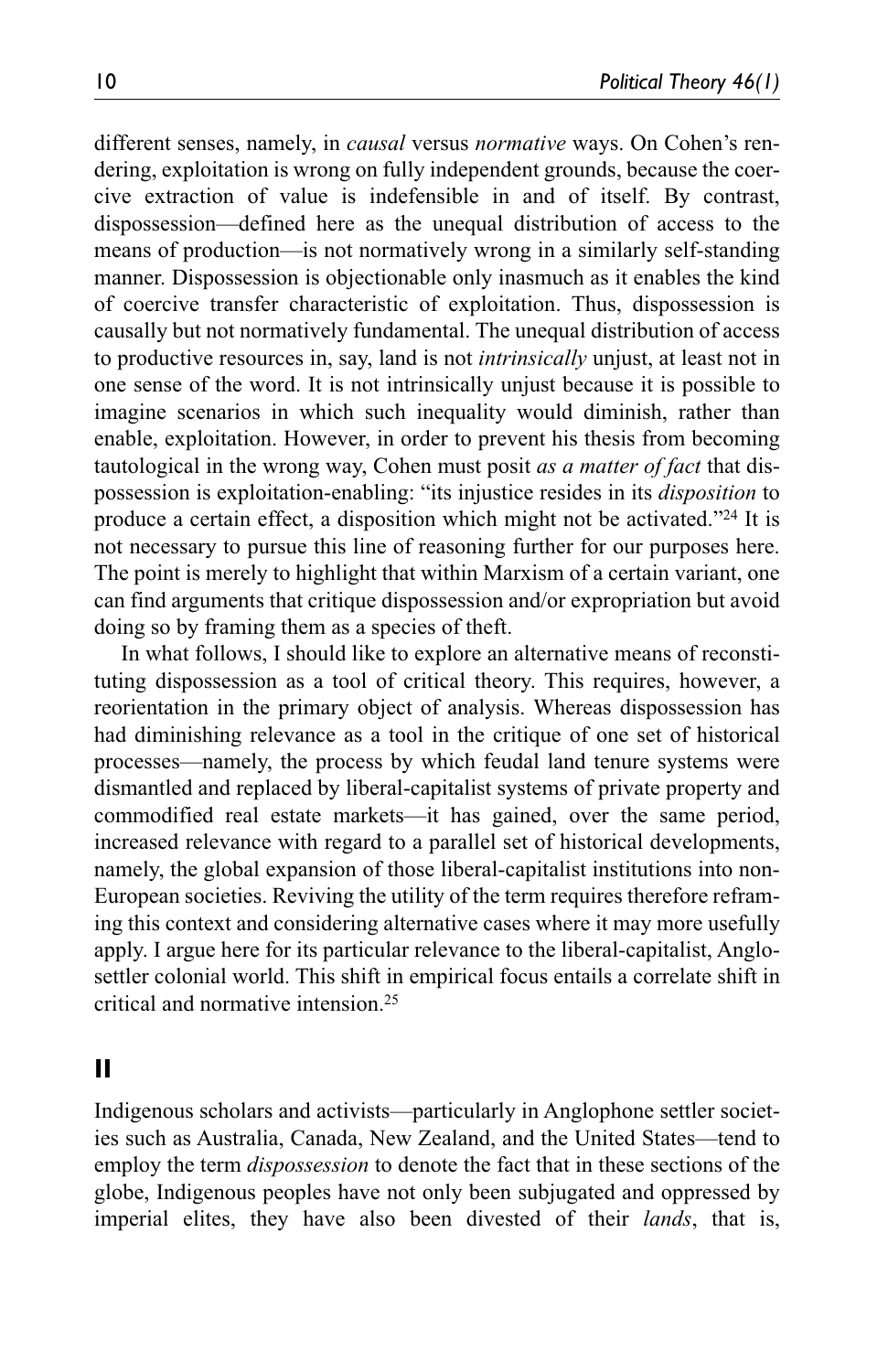the territorial foundation of their societies, which in turn have become the territorial foundations for the creation of new, European-style, settler-colonial societies. So dispossession is thought of as a broad macro-historical process related to the specific territorial acquisition logic of settler colonization. As a result, within these parts of the world, Indigenous scholars such as Glen Coulthard (Yellowknives Dene) and Audra Simpson (Kahnawake Mohawk) frequently define their peoples' experience of colonialism as a "form of structured dispossession."26

At first glance, this may appear to succumb to a similar set of tensions as identified above. To speak of dispossession is to use a negative term. It is "negative" both in the ordinary language sense (i.e., pejorative), but also in the more philosophical sense, in that it signals the *absence* of some attribute. Again, a condition of dispossession is most intuitively characterized by a privation of possession. In this particular case, the term is used in a seemingly paradoxical manner to denote the fact that Indigenous peoples have had the territorial foundation of their societies (i.e., their ancestral lands) *stolen* from them, while simultaneously asserting that these lands were not "property" in the (pre-colonial) first instance.

This is not mere pedantry. In her recent work, *The White Possessive*, the Indigenous (Goenpul) scholar Aileen Moreton-Robinson discusses a case that clarifies the "real world" stakes of this issue, namely, the so-called Australian "history wars."27 Sparked by the 2000 publication of *The Fabrication of Aboriginal History* by the rightwing, populist historian Keith Windshuttle, these debates pivoted (in part) upon his claim that, because Australian Aborigines had no word in their languages for "property" as prevailing Western legal and political systems understand it—or indeed, in some cases lacked any conception of "land" as a discrete entity in which one could claim property there could be no meaningful subsequent claim to theft of that land.28 As Moreton-Robinson unpacks the logic of the argument: "Indigenous people did not have a concept of ownership, which means that we had no sovereignty to defend. Thus there was no theft, no war, and no need to have a treaty."29 Similar kinds of arguments have gained traction in the Canadian context as well.<sup>30</sup>

It is not my intention to explore this rather dubious line of reasoning here. The point is simply to highlight the extent to which critics are seizing and capitalizing upon a basic conceptual ambiguity at the heart of dispossession. They wish to catch Indigenous peoples and their allies up on the horns of a familiar dilemma: Either one claims prior possession of the land in a recognizable propertied form—thus universalizing what Moreton-Robinson calls the "possessive logic of white patriarchal sovereignty" as the appropriate normative benchmark—or one disavows possession as such, apparently undercutting the force of a subsequent claim of dispossession.<sup>31</sup>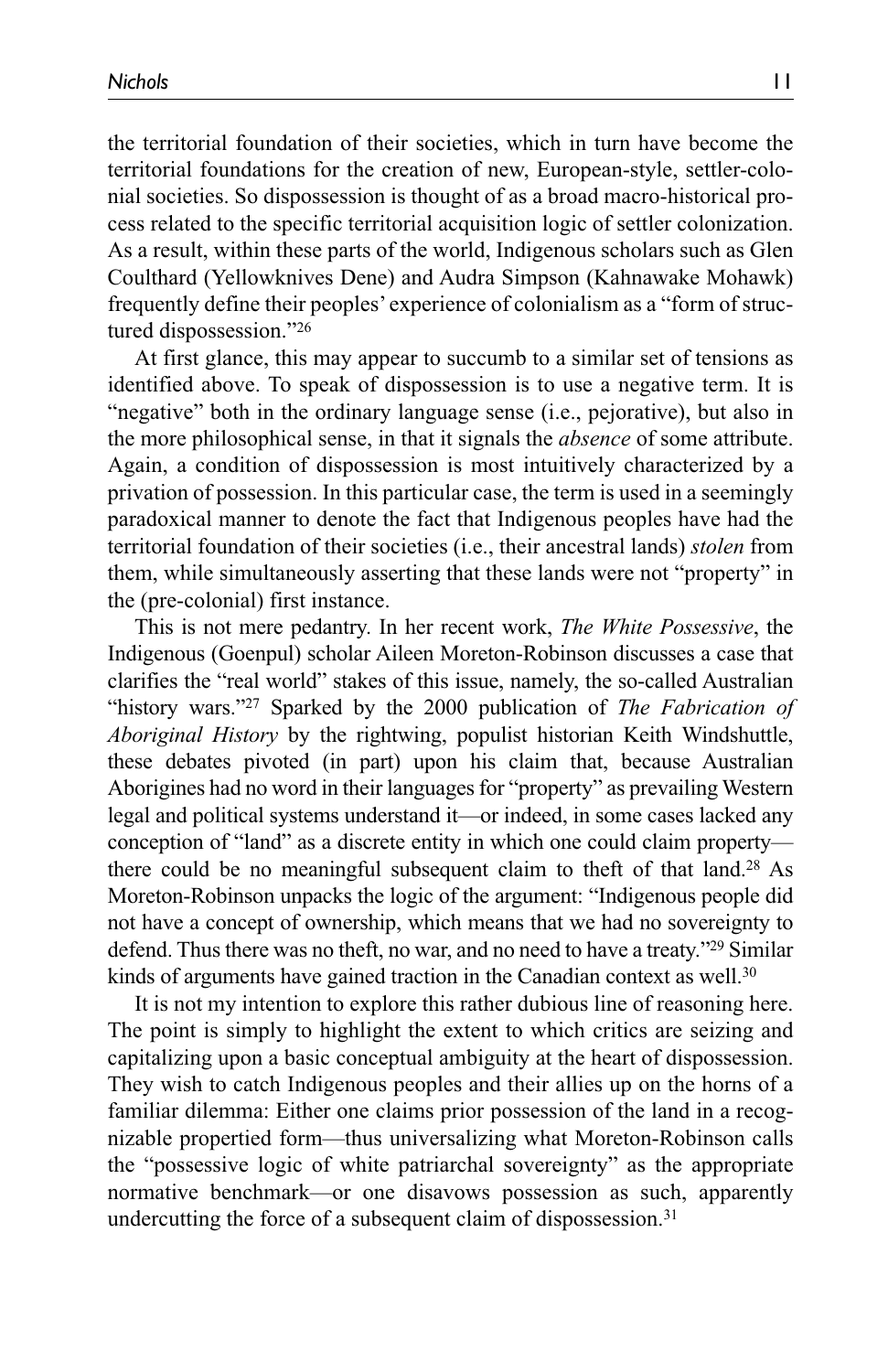Accordingly, when the term dispossession migrates into discussions of colonization, a certain danger emerges. On the one hand, it is potentially problematic to adopt the classical anarchist strategy of construing dispossession as a case of straightforward theft since this leaves one vulnerable to both longstanding objections from the Marxian camp and more opportunistic critiques from the right. On the other hand, however, the route provided by the Marxist reply to anarchism may also prove inadequate, since this drags the heart of the whole matter away from expropriation towards exploitation. It would seem very odd indeed to suggest that the dispossession of Indigenous peoples from their lands is problematic because it enables their exploitation as labourers, since this is empirically not a very accurate description of the experience of colonization faced by many Indigenous peoples (especially in the Anglo settler world), but more to the point, it seems to distort the underlying logic of these struggles.

An alternative route around this dilemma is to insist that dispossession is not really about possession at all. In this strategy, although the *word* is used to describe something specific about the territoriality of Indigenous social and political orders or its role in settler colonization, the "possessive" part of dispossession is rendered rather more incidental. In this case, we might really mean something like deracination or desecration. The first of these terms denotes a form of "uprooting" and carries connotations of displacement and removal. It can have literal and more metaphorical uses (as is the case with, say, dislocation), and has a certain intuitive appeal since the expropriation of the territorial foundation of a society will clearly have a massively negative, disruptive effect on that society. Dispossession *qua* deracination carries its own ambiguities and dangers of course. It may, for instance, suture Indigeneity to territorial *fixity* (an issue I cannot explore here).<sup>32</sup> However, the language of deracination does seem at least to lead us away from implying that that relationship to land must in its original form be a propertied one.

At other times when people use the term dispossession in these contexts, they seem to really mean something like "desecration." In this valence, Indigenous peoples often raise a concern with the degradation or defilement of some object of concern whose moral worth cannot be measured in purely anthropocentric terms. What is interesting about this framework is that the primary object of injury has changed. Whereas deracination, theft, exploitation, and coercion are all things that happen to the human inhabitants as a result of land appropriation, desecration implies that the *earth itself* is the injured party. This isn't to say that there cannot be some additional injury to the human inhabitants, but this shifts to the level of a secondary effect. Consider the following passage from the Mohawk legal scholar Patricia Monture-Angus: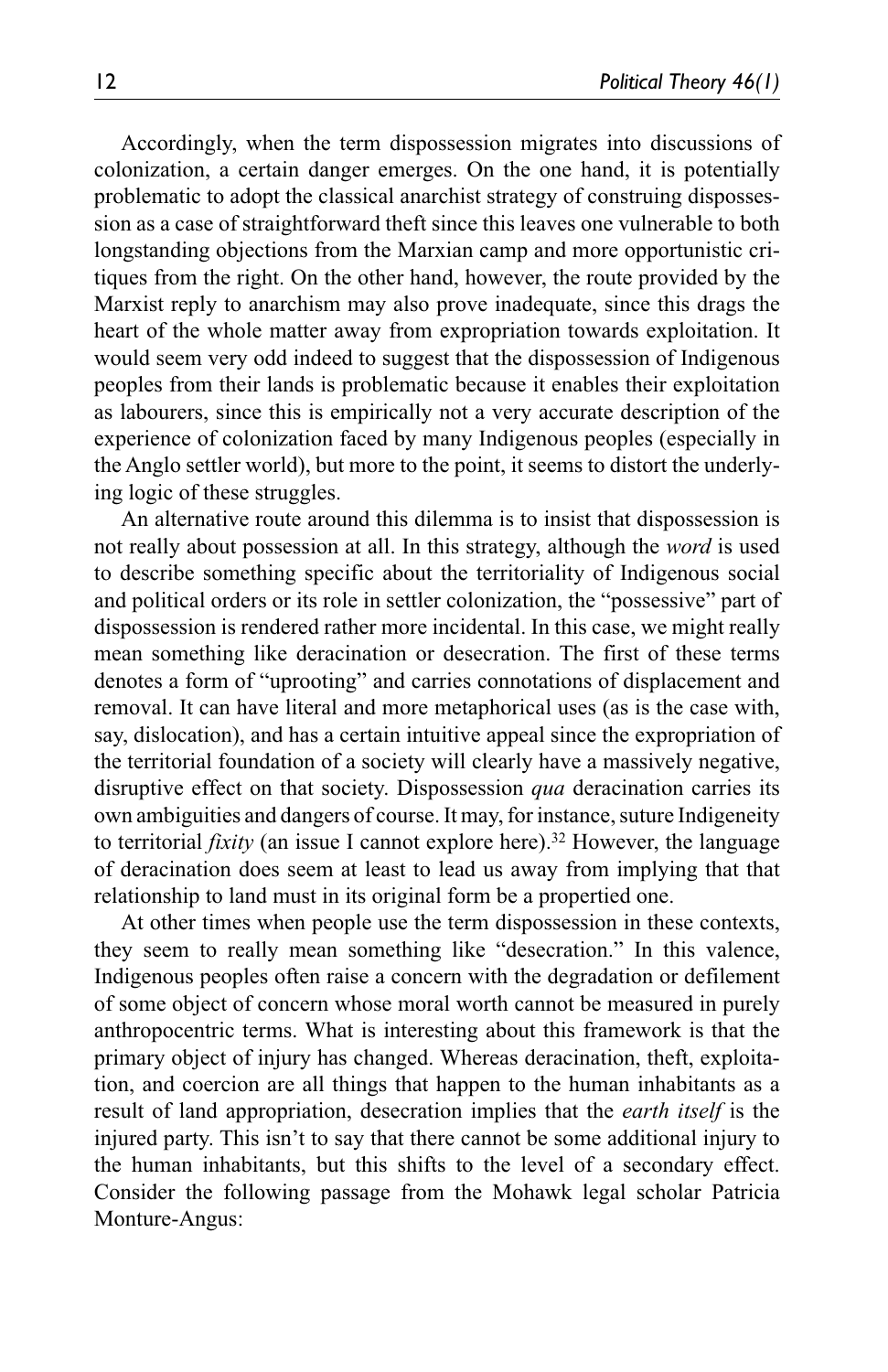Although Aboriginal Peoples maintain a close relationship with the land . . . it is not about control of the land. . . . Earth is mother and she nurtures us all. . . . Sovereignty, when defined as my right to be responsible . . . requires a relationship with territory (and not a relationship based on control of that territory). . . . What must be understood then is that Aboriginal request to have our sovereignty respected is really a request to be responsible. I do not know of anywhere else in history where a group of people have had to fight so hard just to be responsible.<sup>33</sup>

What is motivating about this rendering is the novel way in which the claims and relationships have been reversed from the standard proprietary model. Monture-Angus provides us with a clear example of an argument that does not rest on a normative commitment to property-in-land, but still leverages a strong critique of territorial acquisition. The important element is that she has converted a traditionally rights-based claim into a duty-based one. As she construes it, Aboriginal title is a claim about the necessity of being responsible to something greater than oneself, that is, the earth itself. This seems to get us out of some of the complications of the strictly proprietary use of dispossession and brings us closer to the desecration sense of the term.

Let us set aside these alternative formulations, however, in order to more completely explore our original problematic. If I do so, it is not because the rendering given by thinkers such as Monture-Angus isn't important or convincing. Rather, we may wish to explore alternatives because, for instance, not all Indigenous peoples and communities will view their relationship to the earth in this way. What is more, as any engagement with the actual writings and works of such people reveals, there is a palpable sense in which Indigenous communities in the Anglo-settler world have experienced, and continue to experience, colonization as a form of theft. Notwithstanding all the complications just raised then, there is a certain claim here to the effect that *this land is stolen*, a claim that cannot be simply sidestepped if we wish to remain responsive to the specific historical experience at stake. We may wish then to persist in grappling with the language of theft out of an interest in engaging these claims as they are presented to us, perhaps precisely because the issue at hand does not fit neatly into expected frames of reference. Continuing to speak of dispossession *qua* "theft of land" would then not simply be important as part of rhetorical strategy, or as a principle of solidarity (although these may also be an important considerations). Rather, it would be worth retaining these terms because they in fact express an appropriate, conceptually complex apprehension of the nature of colonization.

Part of what continues to motivate the use of the term dispossession in these contexts, I would suggest, is the real sense that colonization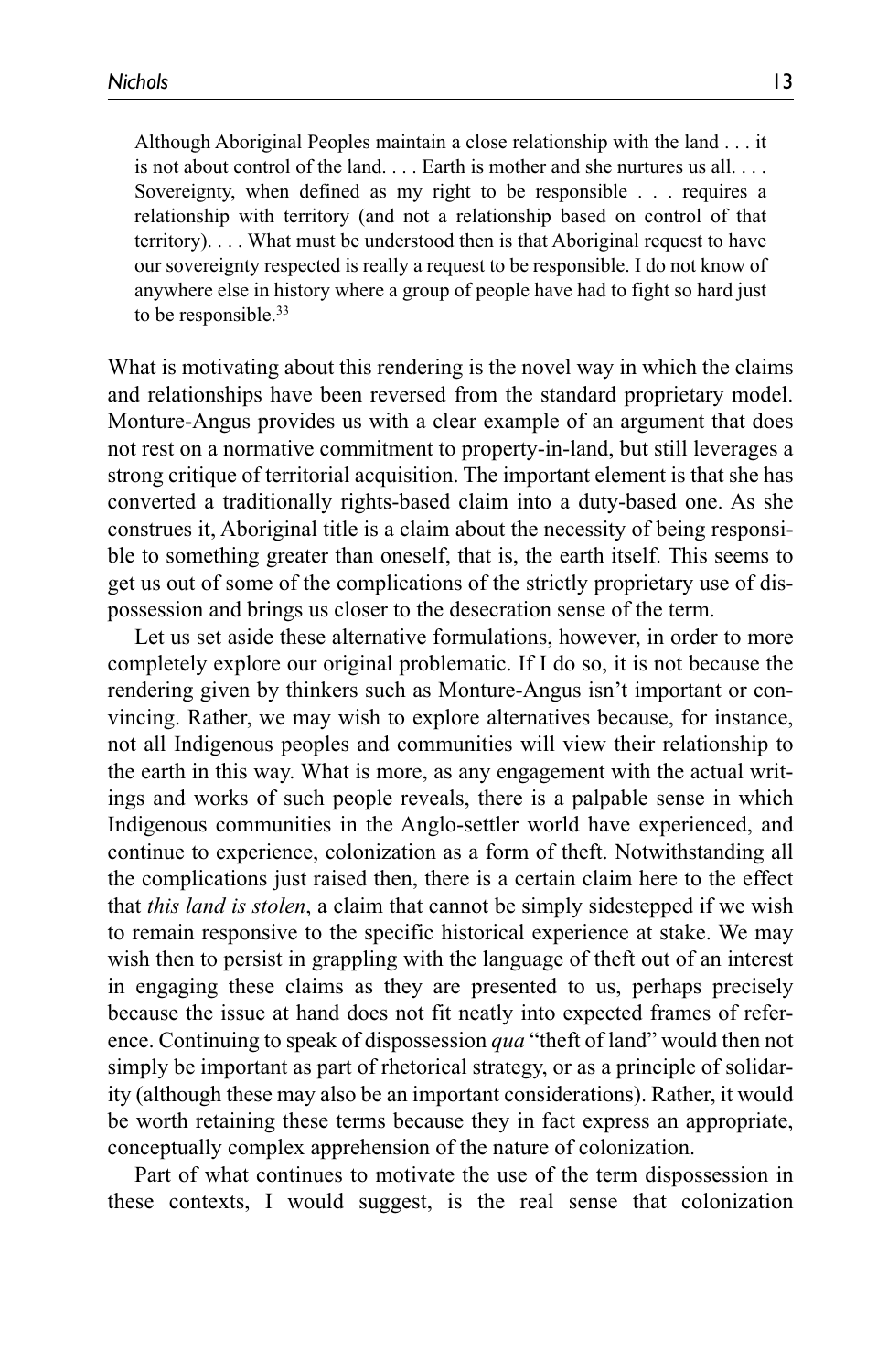(especially *settler* colonization) does involve a unique species of theft for which we do not always have adequate language. Namely, colonization entails the large-scale transfer of land that simultaneously *recodes* the object of exchange in question such that it appears *retrospectively* to be a form of theft in the ordinary sense. It is thus not (only) about the *transfer of* property, but the *transformation into* property. In this context then dispossession may refer to a process by which new proprietary relations are generated, but under structural conditions that demand their simultaneous negation. Those impacted by this process—the dispossessed—may even come to attach to these new relations, experiencing them (or elements of them) as effects of a positive development in the sense that the process entails a nominal expansion of their proprietary rights, i.e., a new form of property. However, they can also come to experience a deep conflict between the *abstract* form of the proprietary right and the *concrete conditions* of its realization. The reason for this is that the dispossessive process has also changed background social conditions such that the actualization of the proprietary right in question is necessarily mediated in such a way as to effectively negate it. In effect, the dispossessed may come to "have" something they cannot use, except by alienating it to another.

This formulation helps us avoid some of the false dilemmas sketched above since it can name a process of dispossession without presuming an original possession or requiring a theory of "first occupancy."34 It also helps to explain the paradoxical phenomenon we find in the history of settler colonialism of colonizers who simultaneously affirm and deny Indigenous proprietary interests in land. In the long and complex history of the European colonization of the Anglo settler world, we of course find numerous examples of colonial figures who simply deny outright the very possibility of Indigenous property in land, typically as a function of Indigenous peoples' supposedly lower levels of socioeconomic development, rationality, techniques of cultivation, enclosure, and the like. As has been well documented, thinkers from Vattel to Locke to Kant have all doubted whether Indigenous peoples have ever exhibited the appropriate level of socioeconomic and technological development required to take true possession of land. Alongside these blanket denials, however, we also find various forms of partial recognition and selective affirmation of Indigenous proprietary interests. Historically, settlers have routinely affirmed certain forms of Indigenous property rights because they have recognized that, in a consolidating colonial context, Indigenous peoples can only actualize their property rights through alienation. As the Lakota (Standing Rock Sioux) philosopher Vine Deloria Jr. put this point in his landmark 1969 work, *Custer Died for Your Sins*,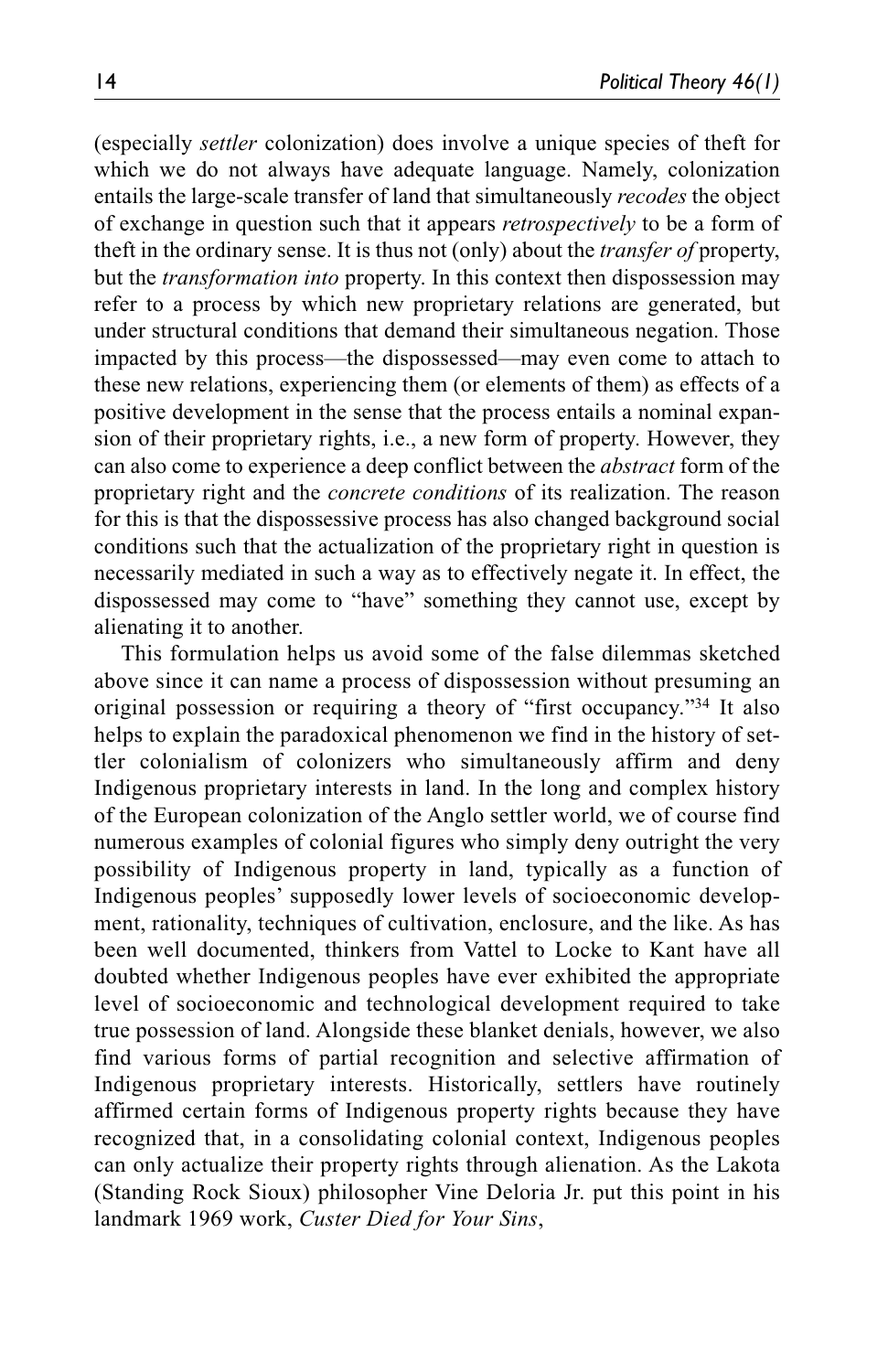[O]ne day the white man discovered that the Indian tribes still owned some 135 million acres of land. To his horror he learned that much of it was very valuable. . . . Animals could be hearded together on a piece of land, but they could not sell it. Therefore it took no time at all to discover that Indians were really people and should have the right to sell their lands. Land was the means of recognizing the Indian as a human being. It was the method whereby land could be stolen legally and not blatantly. . . . Discovery negated the rights of the Indian tribes to sovereignty and equality among the nations of the world. It took away their title to their land *and gave them the right only to sell*. 35

Deloria is putting his finger here on a peculiar nominal property right enjoyed by Indigenous peoples in colonial contexts: the right "only to sell." Put somewhat differently, although the standard form of a property right is a tripartite conjunction of exclusive rights to (a) acquisition, (b) use and enjoyment, and (c) alienation, within the context of settler-colonial capitalism, "Indigenous property" often appears as an already paradoxical conjunction, a truncated form of property that can only be fully expressed in the third moment, that is, alienation.36 In other words, *it is fully realized only in its negation*. Indigenous propertied interests are only rendered cognizable in a retrospective moment, viewed backward and refracted through the process of generating a distinct form of "structurally negated" property right in land. Paradoxically then, in such cases, possession does not precede dispossession but is its effect. The system *produces what it presupposes* (namely, property). Rather than avoid the problem of a negatively defined concept, I suggest, we should therefore highlight precisely this *recursivity* as the essential feature of the specific process under consideration.

If dispossession can be usefully thought of as consisting in a relationship between a juridical structure of right—in this case, property in land—and the social context that actualizes that system of right, then a full account of it will need to explain both that *de jure* structure and its *de facto* actualization. We will need to demonstrate precisely how proprietary interests can be "structurally negated" by a background social context. It is beyond the scope of a single article to provide a full account of this sort. Instead, let me point to one exemplary case.

### **III**

Not long after independence, the United States moved to regulate westward expansion. In 1785, Congress issued a proclamation forbidding unlawful settlement and authorizing the Secretary of War to remove those in the breach.37 In 1806, the term *squatter* was used for the first time in congressional debates to refer to the growing problem of claims obtained outside of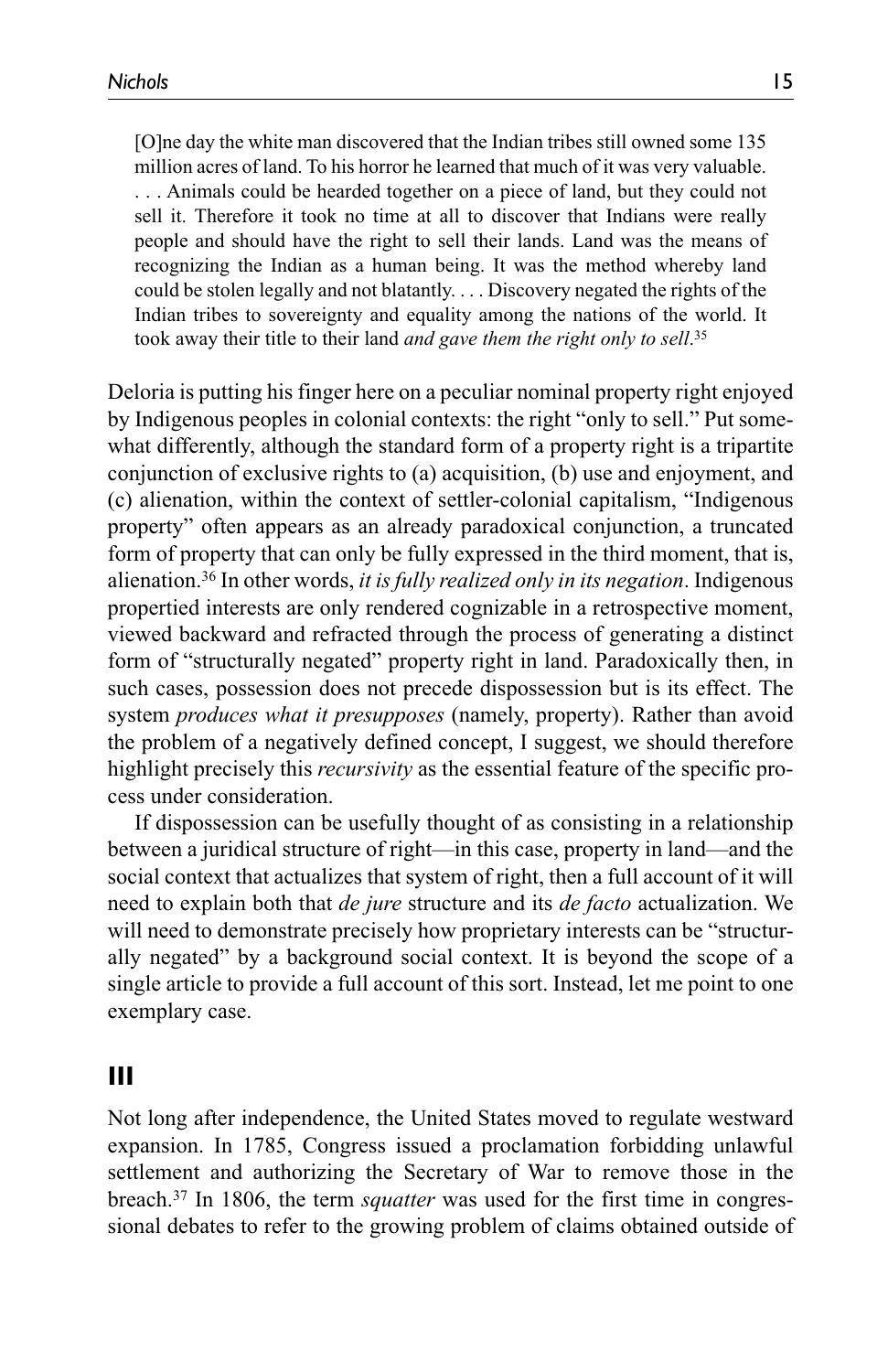the formally recognized and legally sanctioned process.38 Formal, legislative prohibition peaked in the form of the Intrusion Act of 1807, which forbid US citizens not only from unlawfully taking possession or making settlements but also from surveying, designating boundaries, or even marking trees in such a way as to facilitate a future claim. It moreover reauthorized the President and his officials "to employ such military force as he may judge necessary and proper" to remove offenders.39

Congress faced two obstacles in its attempt to curtail settler expansion by legislative means. First and foremost, legislative control over illegal squatting was practically unenforceable. By the turn of the nineteenth century, settlers had grown in numbers and technical competences to be an independent social force that could effectively overrun the state in its official capacity. Moreover, as Roxanne Dunbar-Ortiz points out, the new Republic itself was increasingly materially dependent upon access to new land, which quickly "became the most important exchange commodity for the accumulation of capital and building of the national treasury."40 This created tensions between different aims in the state building process—between territorial expansion, capital accumulation, and the rule of law. The resulting struggle between government agents (e.g., surveyors, bureaucrats, and auctioneers), homesteading squatters, and financier-speculators was most acutely felt in the effort to enforce frontier laws. Army officers were sent out to the countryside, charged with handing out and collecting fines, as well as enforcing foreclosures and jail sentences. In July of 1827, federal troops were sent into Indian land in Alabama, where they forcibly removed squatters, burning their homes and crops. Repeated periodically throughout the 1830s and 1840s, this came to be known as the "Intruders' War."41 Among other difficulties of enforcement, soldiers were generally sympathetic to squatters, not a surprise given that cheap frontier land was a common reward for service.

The second problem was more abstract. State measures against intrusion relied upon a clear understanding of the legality of settlement for their consistent application and enforcement. Here we encounter a unique conceptual problem that bears upon larger questions of dispossession and expropriation. The history of Anglo-settler societies evinces an especially complicated gesture of simultaneously avowing and disavowing the rule of law: squaring a reliance on extra-legal violence as constitutive to their founding and continued expansion with a self-image as distinctly free societies governed by law. Tocqueville, for one, observed the strange preoccupation with providing legal justification for the colonization process in the United States. Having personally witnessed the mass expulsion of the Choctaws from their ancestral lands via the mechanism of Andrew Jackson's *Indian Removal Act* (1830), Tocqueville commented that although the "Spaniards were unable to exterminate the India race by those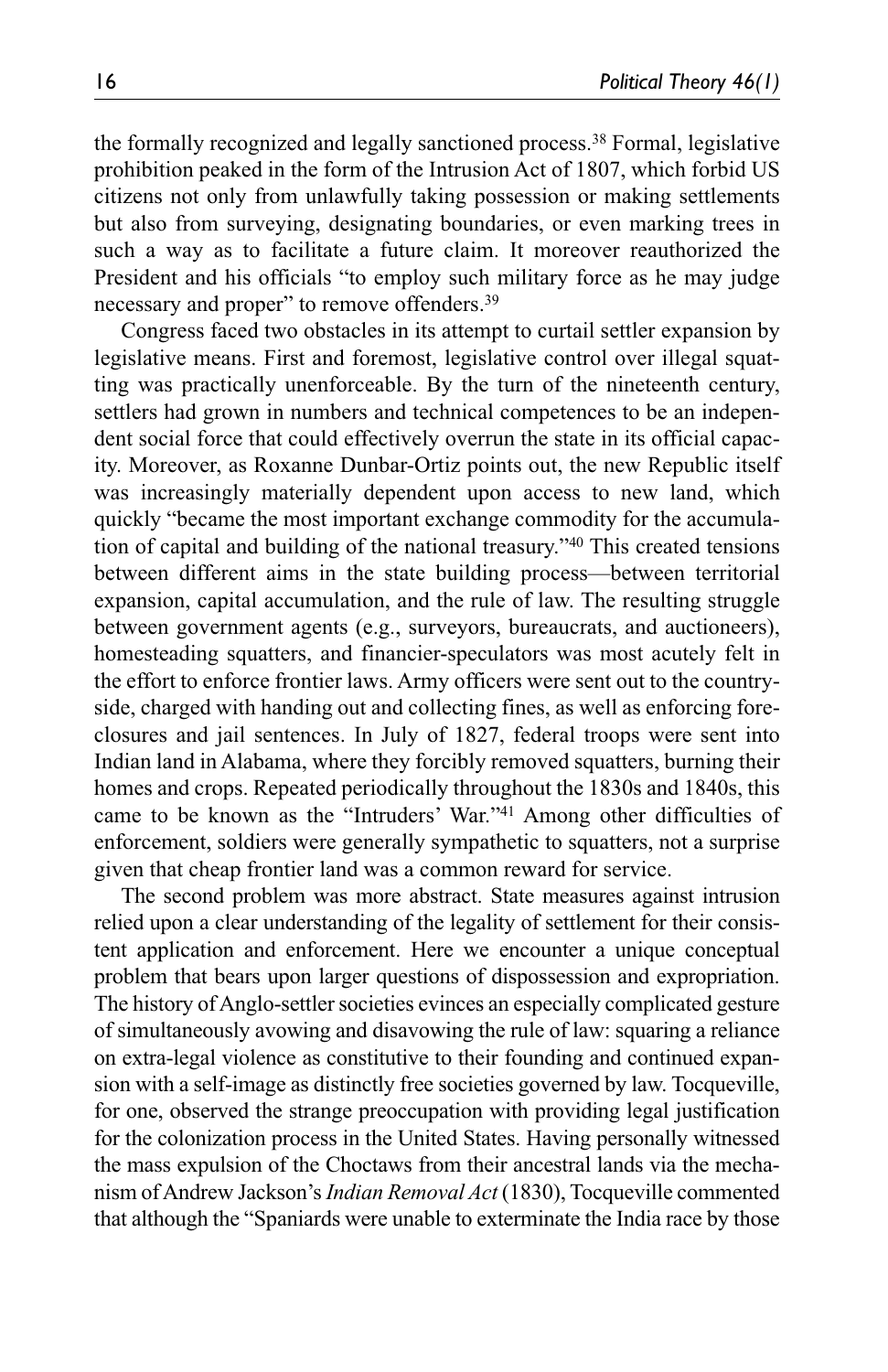unparalleled atrocities which brand them with indelible shame, nor did they succeed even in wholly depriving it of its rights . . . the Americans of the United States have accomplished this twofold purpose with singular felicity, tranquility, legally, philanthropically, without shedding blood, and without violating a single great principle of morality in the eyes of the world." He wryly concluded: "It is impossible to destroy men with more respect for the laws of humanity."<sup>42</sup> In noting the "regular and, as it were, a legal manner"<sup>43</sup> of the violence against Indigenous peoples in the United States, Tocqueville was attending to the particularly fraught and unstable distinction between legality and illegality that operated in the land acquisition process of such a state, which posited the state as the legitimate source of law while nevertheless acknowledging, even fostering, the extra-legal mechanisms that made its very existence possible.

Consider again the Intrusion Act of 1807. The Act expressly applies to squatters on already-acquired public lands, that is, illegal possession *within* the extant ambit of US law. However, since squatters, by definition, do not observe the bounds of law, the Act recognizes that they are also found in land "not previously recognized and confirmed by the United States." These are squatters *beyond* the territorial bounds of the United States, but nevertheless (and somewhat inexplicably) within the ambit of the Act. One way to express this tension is through a distinction between *illegality* and *extra-legality.* Whereas squatters on recognized and claimed US public lands are clearly located within a sphere of illegality—itself readily cognizable and justiciable by the law—the squatters beyond the territorial bounds of the extant state are in a space of *extra-legality.* Their activities are outside US law, but not necessarily in conflict with it. The slippage between these two is vexing from a legal standpoint, for instance, as a problem of justiciability. It is nevertheless productive and integral to the dispossessive process since the prohibition against squatting in lands "not yet recognized" as within the bounds of the state presumptively figures these lands as awaiting incorporation, as *potential but not yet fully actualized* public lands. In this way, the lands beyond the frontier are merely at a temporally earlier stage in the recursive process of legitimation by which public lands came to be subsumed beneath settler state law, since even the territory from which the law currently speaks (the settler metropole) is but a previous era's quasi-legal frontier lands that have been retroactively validated. As such, we see judges and jurists of early-nineteenth century America struggling with the issue of frontier illegality not only as a problem enforcement of law but of its ultimate legitimacy. As Mississippi federal judge Harry Toulmin wrote to President Madison, "How can a jury be found in Monroe County to convict a man of *intrusion*—where every man is an *intruder*?"44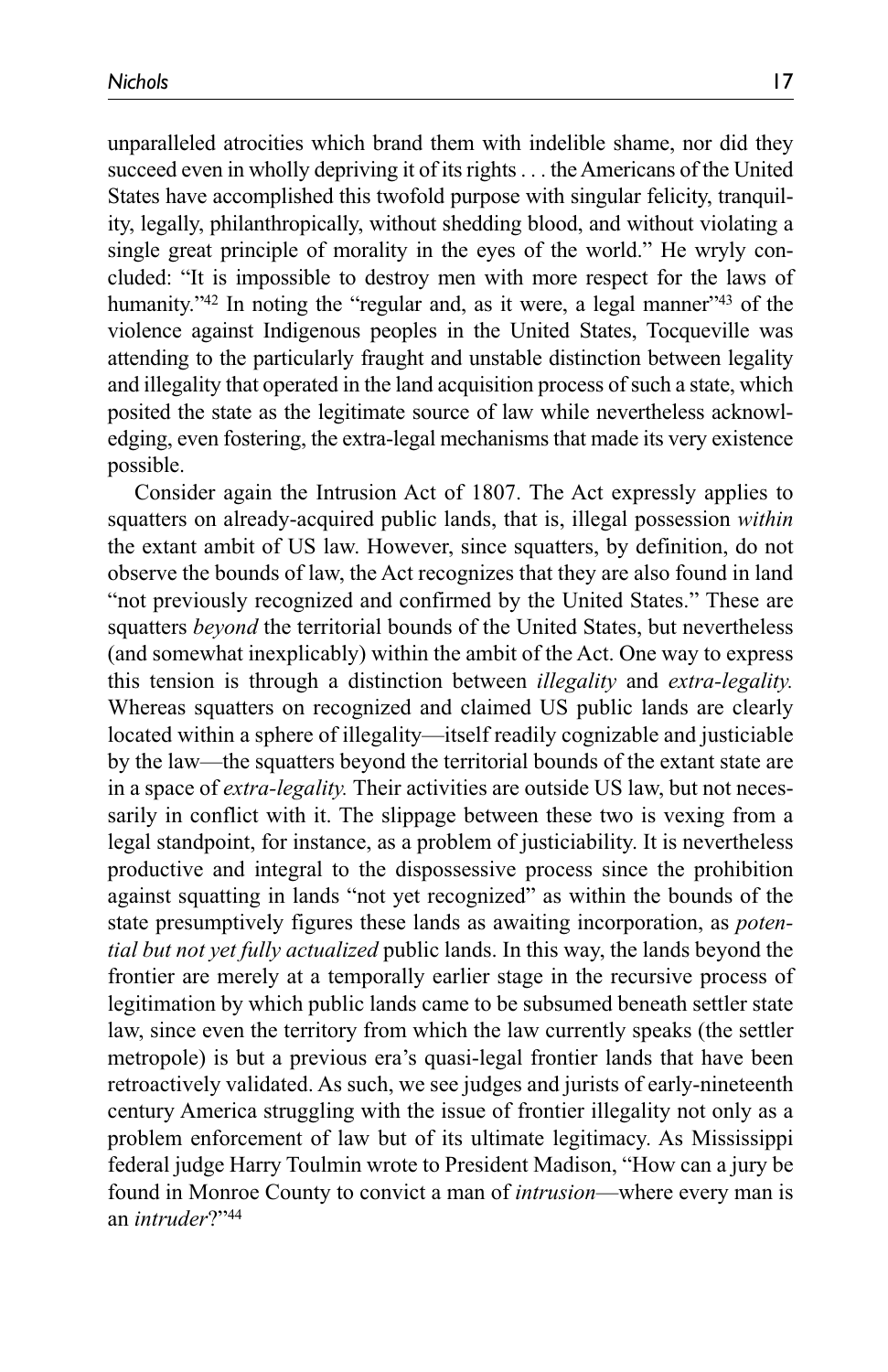One solution to this was to incorporate a measure of illegality into the operation of the law, an illegality that, it was hoped, could be retroactively redeemed through a recursive device. In the early nineteenth century, this took the form of *preemption*. The word preemption refers to a preference or prior right of acquisition by a specific claimant, typically the occupant. In the early colonial period, it referred to a right claimed by one European power against others to "first occupancy," assigning a special status to the original "discoverer" of a new territory.<sup>45</sup> In the wake of US independence, the principle was recognized by the Continental Congress and reformulated to apply to settlers on the western frontier. Effectively, it gave squatters a right of first bid on territory they occupied, often at a significantly reduced price, provided they had dwelled on the land for a given period of time and had sufficiently "improved" it. In the period between staking an initial claim and redeeming that claim through purchase, squatters were deemed "tenants at will."46 If they sufficiently improved the land and raised enough capital to eventually buy it from under themselves at auction, they were effectively exonerated of the crime of trespass. If not, the state could remove them and sell the lands to more worthy competitors. In this way, a grey zone of illegality was preserved within its confines of the law itself in the form of delayed or belated enforcement: the distinction between an "illegal squatter" and "valid tenant at will" could only be known in light of a retrospective gaze. In short, in Congress's own formulation, theft preceded and produced property.

Between 1799 and 1838, thirty-three special or temporary preemption acts were passed.47 Originally contained as clauses within legislation whose primary intent was to restrict illegal squatting (e.g., within the Intrusion Act of 1807), such provisions were expanded and formalized in their own right over the course of the 1820s, 1830s, and 1840s. In 1830, the first properly titled "Preemption Act" was passed by Congress, which included a general pardon for all inhabitants of illegally settled lands. Initially intended to be a temporary measure, it set a new precedent. By that point, settlers recognized that they could effectively disregard the previous Intrusion Act since there was a high degree of probability they would simply be exonerated by later preemption legislation.48 In practice, then, the strange recursive relation between the Intrusion and Preemption acts actually encouraged illegal settlement. By the mid-1830s, the preemption bill was coming up for renewal as frequently as annual appropriations.49

In 1841, revisions to the policy of preemption sought to remove its awkward retroactivity. From that point on, Congress did not even consider settlement prior to purchase as trespass per se, subject to some provisos. "Homesteaders" (as they were now more positively deemed) had to be the head of a family, a widow, or a single man over twenty-one years of age and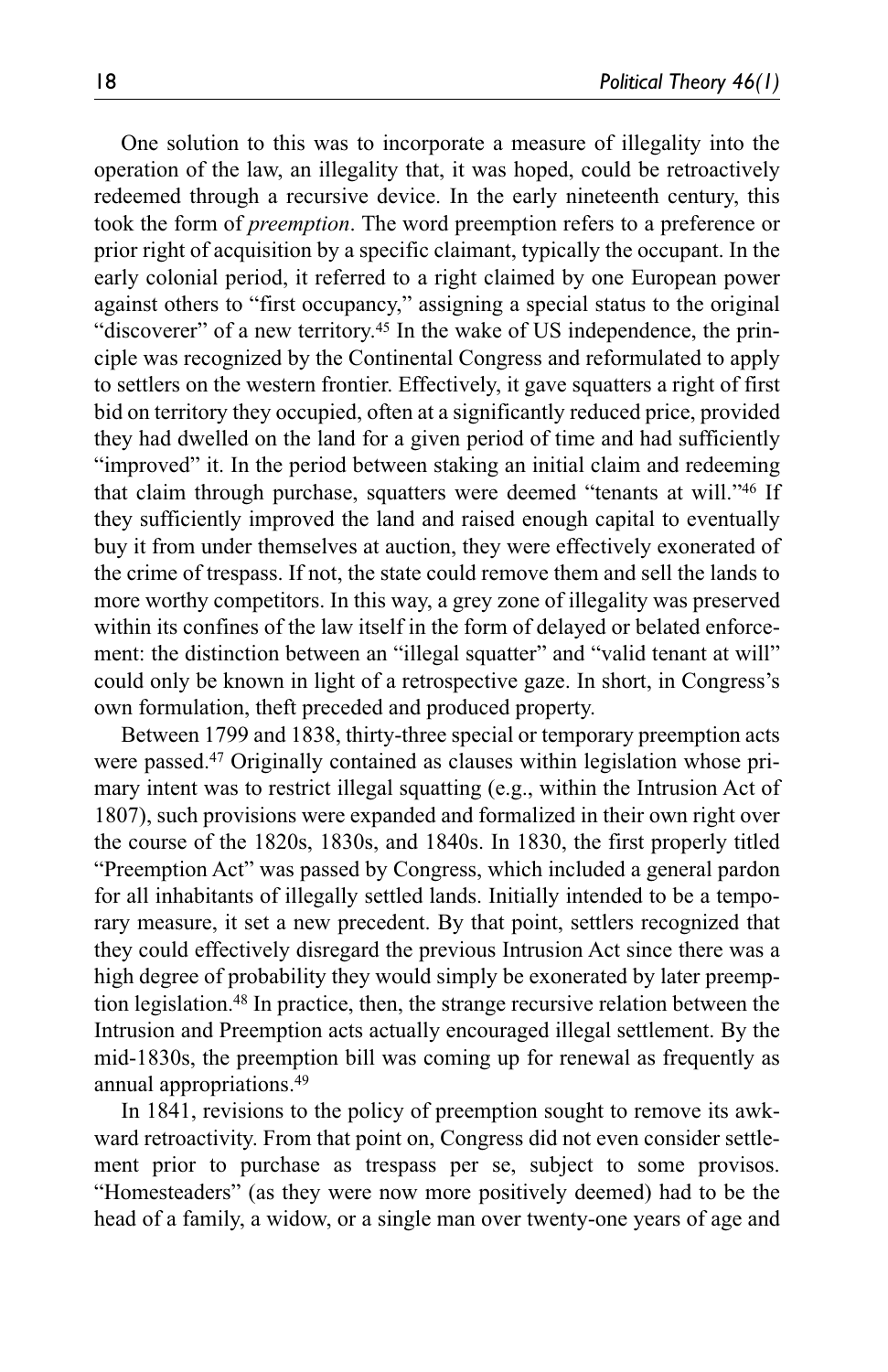a citizen of the United States (or current applicant for citizenship). They could not already be the proprietor of 320 acres or more of land in any state or territory, must reside on the plot in question and "improve" it.<sup>50</sup> In this way, the Preemption Act not only gave legislative cover for squatting, it continued the Lockean ideal of restricting appropriation based upon good standing, improvement, and sufficiency.

Squatters, homesteaders, and "tenants at will" thus came to possess a *sui generis* form of right—the retroactively legitimized, quasi-legal claim of preemption. As a hybrid racial-legal category of people, "Indians" possessed a corollary form of right that, not coincidently, was also referred to as "preemption." Importantly, in the 1820s and 1830s American Indian law came to codify "Indians" as those who did not possess full rights to sovereignty and land ownership. Theirs was a *sui generis* right of "occupancy" or "tenancy" and, in this sense, was not entirely dissimilar to squatter rights. As Chief Justice John Marshall put it, theirs was a right of tenancy or temporary occupancy, which awaited "consummation" by US possession.<sup>51</sup> The Indian form of preemption was, however, the inverted mirror reflection of that accorded to squatters. Whereas squatters possessed the preemptive right to *purchase*, Indians held the preemptive right to *sell.* This truncated property right (i.e., the right to alienate) was, in effect, one of the first "indigenous rights."52

This does not mean that individuals once coded as "Indians" could never purchase land. It did require, however, that they could not legally own "homesteads." For instance, legislation from 1865 provided the first possibility for some Indians to receive plots under the 1862 Homestead Act.<sup>53</sup> An 1875 appropriations bill expanded and further entrenched this possibility, but did so only through an explicit requirement that said Indians had "abandoned" their "tribal relations" (including providing "satisfactory proof of such abandonment").54 An 1884 revision to this further clarified that "Indian homesteads" would be held in trust by the federal government for twenty-five years. The Dawes Act came into effect in 1887 and, for the forty-seven years it was in effect, it provided the legislative mechanism by which approximately 90 million acres of *additional* lands were appropriated from Indigenous nations and distributed to "homesteaders"—an area larger than present-day Germany.55 In his extensive documentation of this process, the historian David Chang concludes, "Allotment combined the making of land into private property and the taking of that private property from Indians."56 In a strict definitional sense then, "Indians" alienated proprietary claims to land, whereas "homesteaders" actualized them. A single person could perform both roles, but not at the same time: one was *either* an Indian or a Homesteader.

Attending to the movement of Intrusion  $\rightarrow$  Preemption  $\rightarrow$  Homesteading enables us to specify and concretize what it means to say that new property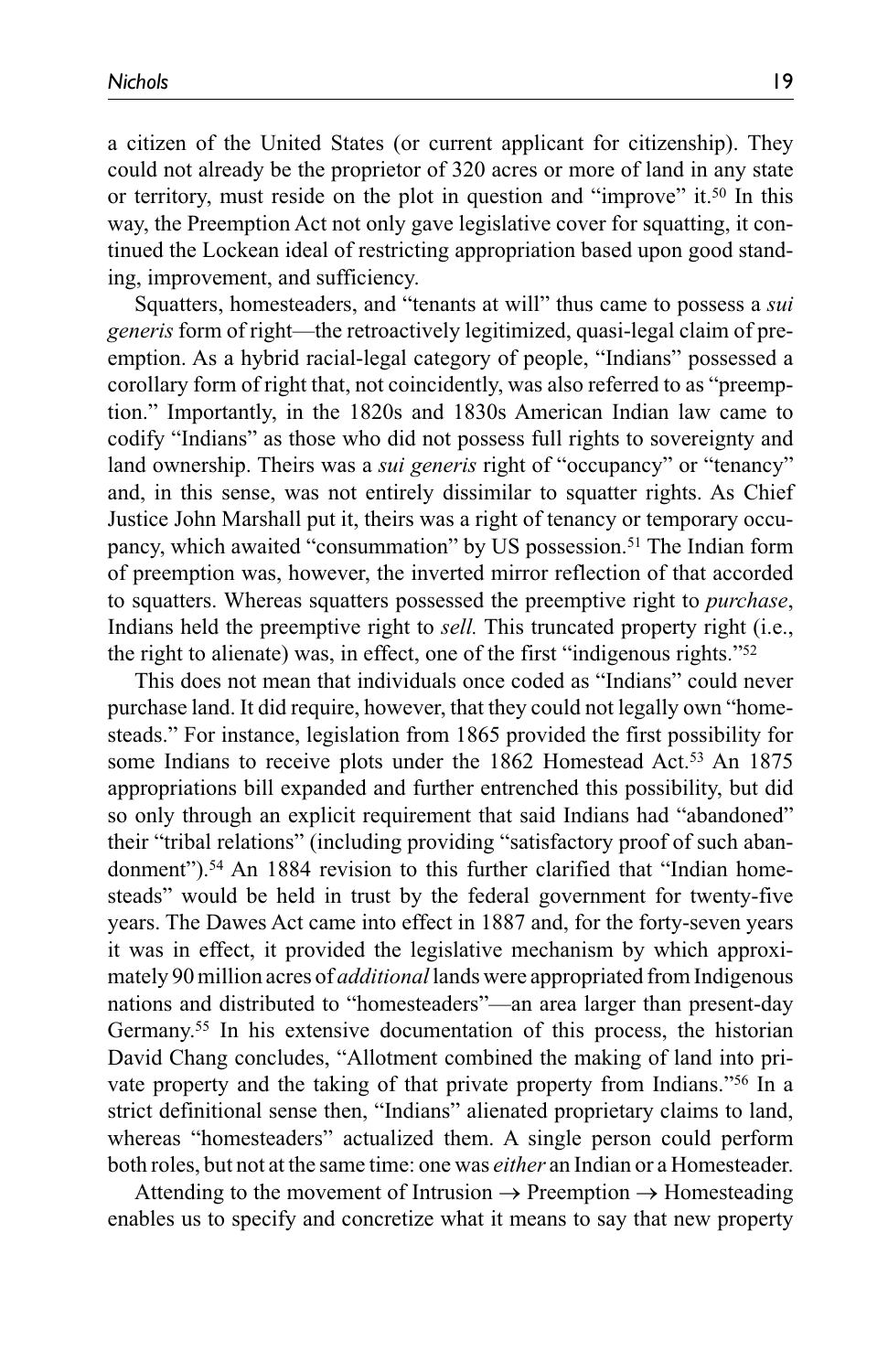rights in land "left no room for the Indians," or were "predicated upon their dispossession and dehumanisation."57 Moreover, we can better grasp the *recursive logic* that made this possible. First, we can observe in it a kind of bootstrapping procedure that generates legal possession out of avowedly extra-legal seizures. In this, the state is figured as the originator of law, which is meant to secure its validity and distinctiveness from other non-state forms of coercion that have not been publically validated and thus cannot avail themselves of the status of law (such as private squatting). On the other hand, however, the state itself must arise out of extra-legal force, for there is no prior law that can validate founding itself. In Anglo settler societies, the solution to this has often been to redeem the validity of founding through a recursive mechanism, one that sees the state acting "as if" it is a source of publically validated law until such time that it properly becomes one (a point on the horizon that is, of course, ever receding). The admixture of legality and illegality inherent in this expressed itself in both spatial and temporal terms, as both a zone and a time, as the *frontier* and the *waiting period* between initial trespass and retrospective redemption through purchase (what Patrick Wolfe has called a "lethal interlude").<sup>58</sup>

Second, it gives us a clear glimpse of the reconfigured relation between state and market. While the new Republic attempted to deploy the traditional mechanisms of state control to contain the socio-economic processes unleashed in the decades prior to independence, sending military and police agents to restrict illegal squatters, this proved ultimately futile. Paradoxically, the state was both a central agent of market formation, and in thrall to it. The creation of private property in land "simultaneously extended and masked the reach of state power."59 How so? The land market that was created at the turn of the nineteenth century did not spring out of thin air as a model of selforganizing economic relations. Rather, it was a construct generated as much by the coercive power of the state apparatus as by "private" interests and individuals. The new market for land was, after all, predicated upon the military conquest of Indigenous peoples, their forced removal from the territories in question, and their *de jure* and *de facto* exclusion from the market through legislation explicitly designed to ensured Indians could not compete with white settlers when it came time to (re)purchase land at auction. At the same time, however, state officials quickly found they could not fully contain or control market forces once they took hold. They could not fully control squatters, nor the proliferation of "Claims Clubs" which colluded to drive down land prices through collective bidding—practices that gained increased respectability and legal protection through such organizations as the National Land Association (founded in 1844) and the Free Soil Party (active from 1848 to 1852).<sup>60</sup> Thus, we find less a colonization process driven by state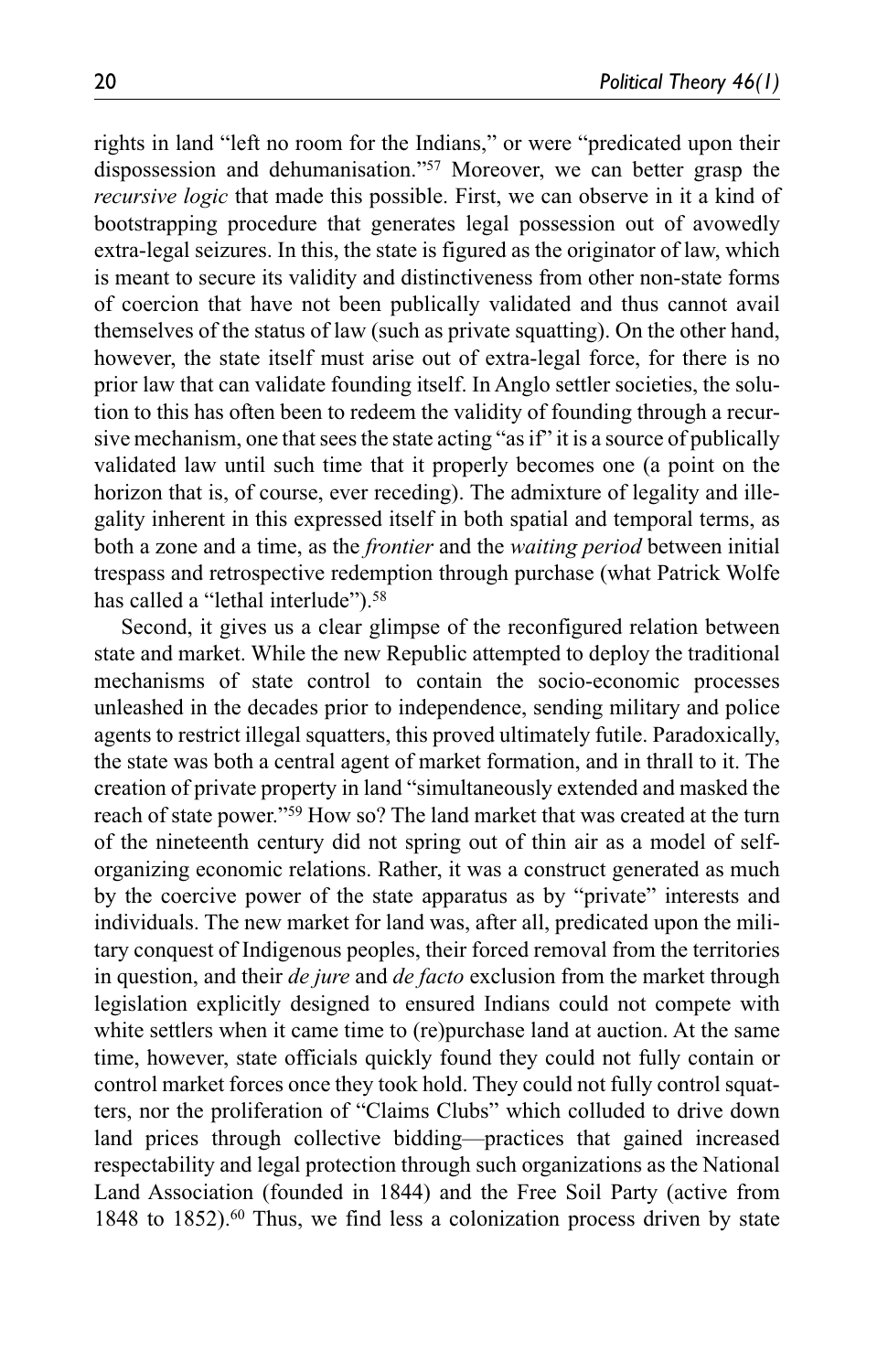demands for territorial sovereignty *or* economic drives for capital accumulation, but rather a complex assemblage of both at once. The two were interwoven since, much as government officials might complain of meddlesome squatters, these same squatters were the primary mechanism by which the state was able to convert frontier land from a threatening external wilderness to a fiscal resource and national asset.<sup>61</sup> Thus, while the distinct processes of state and market formation remain "semi-autonomous" in the sense that they are analytically distinguishable from one another—and even run up against one another or compete from time to time—they nevertheless functioned as part of an emergent composite whole, a fact we can observe more clearly when we consider the relatively uniform effect these processes had on the dispossession of Indigenous peoples. Most importantly for our purposes here, we can see how the emergence and expansion of a whole new system of proprietary rights in land systematically *extended* and yet *negated* those rights for "Indians." Indians came to possess new rights to land, but could only actualize them through alienation to squatters, homesteaders, and government agents. A system of organized theft and a system of property were related in a distinctly recursive, rather than strictly unilinear, manner.

# **IV**

The upheaval and transformation of land tenure within Europe—the dismantling of feudalism and slow, uneven emergence of capitalist private property and commodity markets in "real estate"—took place alongside and in relation to the territorial expansion of European societies into non-European lands and, in the specific case of Anglo settler expansion, the construction of new systems of liberal-capitalist land tenure in the absence of a dominant feudal system. This expansionist system of land appropriation and property generation serves as a second horizon of meaning through which theories of dispossession must be articulated. As such, colonization is not simply an interesting "case study" for a theory of dispossession. Rather, alongside and in conjunction with the critique of European feudalism, it is the most significant setting to frame the development of original debates over dispossession and expropriation. In short, it is not an *example* to which the concept applies, but a *context* out of which it arose. The interrelation of these contexts has implications then for historical-explanatory, textual-hermeneutic, and normative-conceptual purposes: how we read history and texts, to what purposes, and through what lenses.

This has been obscured, however, by the one-sided analysis of such processes in the history of social and political thought. Narratives of dispossession commonly begin with the *intra*-European process and are only subsequently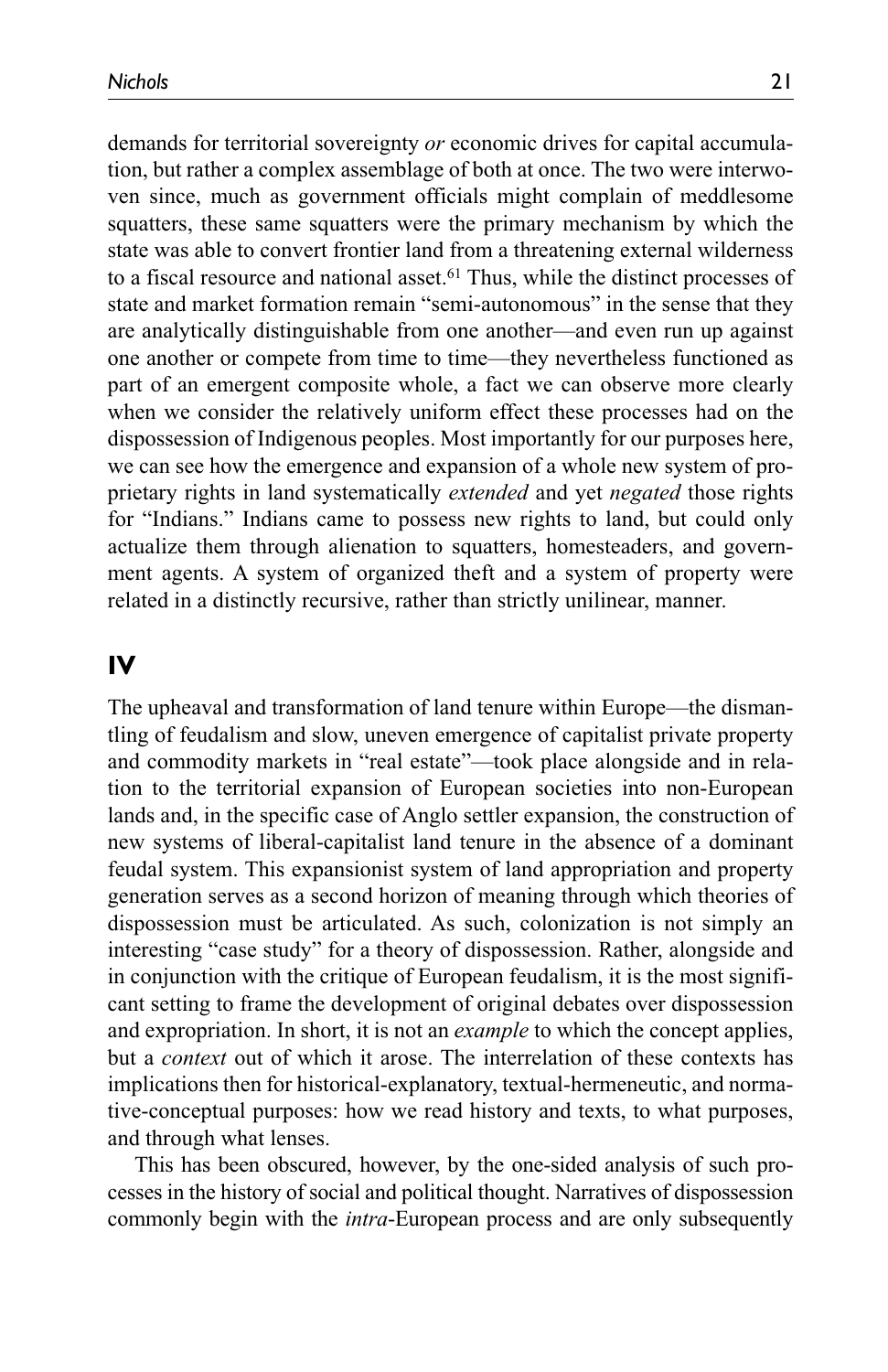adapted to explain the *extra*-European projection of power (if at all). We find this, for example, in one of the most influential and insightful works to analyze the transformation of landed property: Karl Polanyi's seminal text *The Great Transformation* (1944). There, Polanyi analyzes the "commercialization of the soil" as part of the historical emergence of capitalism in the collapse of feudalism. However, although he does acknowledge the "field of modern colonization" as the site where "the true significance of such a venture becomes manifest," Polanyi nevertheless does not pursue investigation of this alternative context.62 The same can be said for almost all major works of social and political thought to deal with expropriation, dispossession, and land appropriation. This article has offered a preliminary sketch of an alternative genealogy, one that takes seriously the historical processes of property formation in the colonial world. The result is at least to begin to unravel some of the paradoxes and puzzles associated with the question of dispossession today. As I have argued here, the supposed circularity of the critique is, in fact, reflective of the recursive logic of dispossession itself, that is, as a mode of *property-generating theft*. 63

This does not mean of course that colonization itself is reducible to, or exhaustively captured by, dispossession of this sort. Colonization involved and involves—a complex array of difference processes not mentioned here, including labour exploitation, enslavement and racial domination, gendered and sexual violence, cultural defilement, and the usurpation of self-governing powers, to name only a few. It also entails cases of theft in the perfectly ordinary sense. If I have focused here on one subsystem within this broader complex, it is not because it is exhaustive but because it is distinctive and useful for unraveling the vagaries of dispossession, historically and in the present.

#### **Declaration of Conflicting Interests**

The author declared no potential conflicts of interest with respect to the research, authorship, and/or publication of this article.

#### **Funding**

The author received no financial support for the research, authorship, and/or publication of this article.

#### **Notes**

1. My understanding of this process is indebted to Andrew Fitzmaurice, *Sovereignty, Property, and Empire, 1500-2000* (Cambridge: Cambridge University Press, 2014), esp. chapters 1 and 2; Richard Tuck, *The Rights of War and Peace* (Oxford: Oxford University Press, 1999), esp. chapters 1 and 2; Peter Garnsey,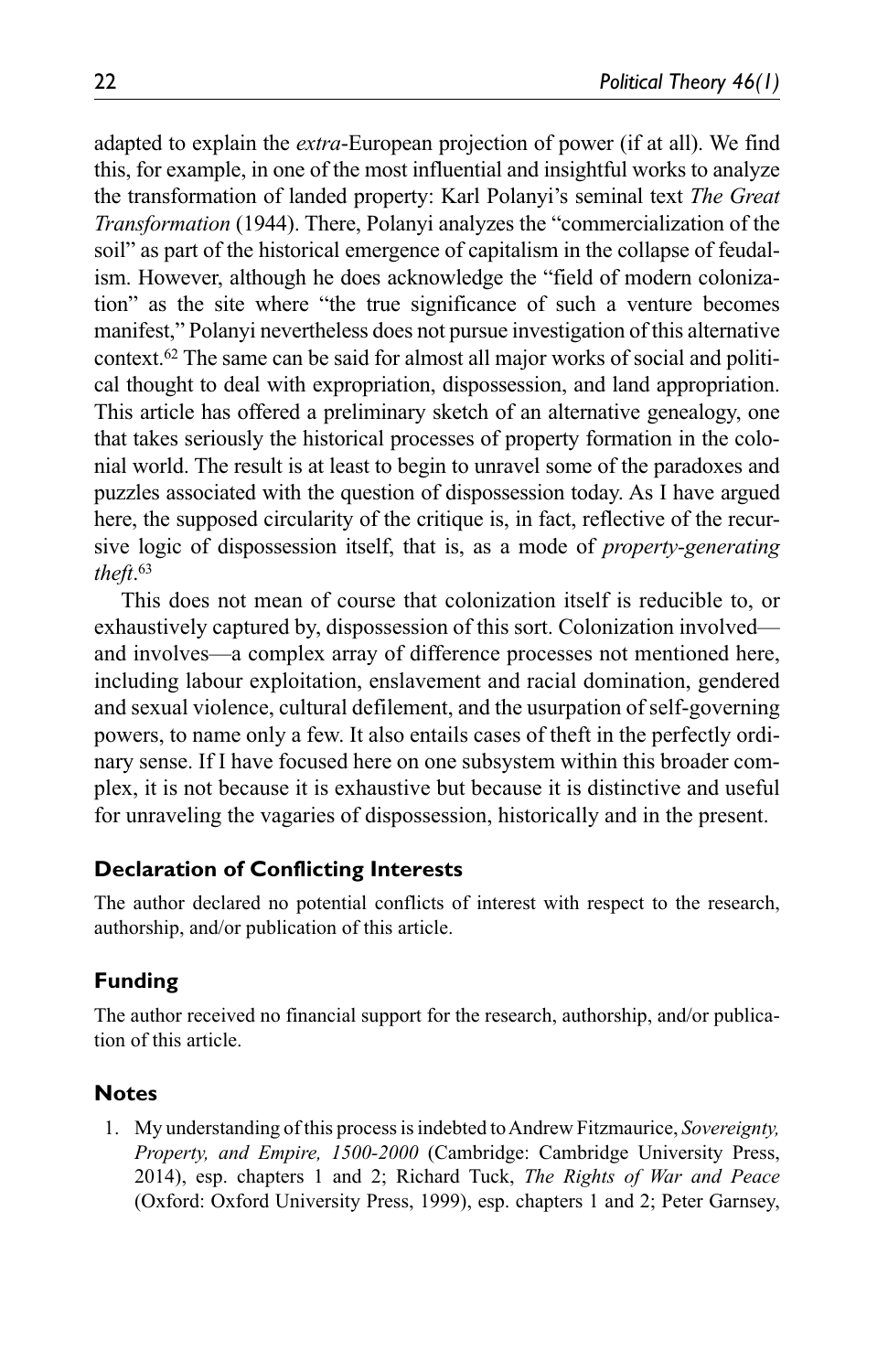*Thinking about Property: From Antiquity to the Age of Revolution* (Cambridge: Cambridge University Press, 2007).

- 2. See Étienne Balibar, "The Reversal of Possessive Individualism," in *Equaliberty: Political Essays* (Durham, NC: Duke University Press, 2014), chap. 2; Daniel Bensaïd, *Les dépossédés: Karl Marx, les voleurs de bois et le droit des pauvres* (Paris: La fabrique edition, 2007); Judith Butler and Athena Athanasiou, *Dispossession: The Performative in the Political* (Malden, MA: Polity, 2013); Nancy Fraser, "Expropriation and Exploitation in Racialized Capitalism," *Critical Historical Studies* (Spring 2016); David Harvey, *The New Imperialism* (Oxford: Oxford University Press, 2005); Edward Said, *The Politics of Dispossession: The Struggle for Palestinian Self-Determination, 1969-1994* (New York: Random House, 1994). For an insightful engagement with this literature, see Catherine Kellogg, "'You May Be My Body for Me': Dispossession in Two Valances,' *Philosophy & Social Criticism* 43, no. 1 (2017): 83–95.
- 3. For a small sample of the voluminous literature in which the term appears prominently, see Brenna Bhandar and Davina Bhandar, eds., *Reflections on Dispossession: Critical Feminisms* (London: Living Commons Press, 2016); Jean O'Brien, *Dispossession by Degrees: Indian Land and Identity in Natick, Massachusetts, 1650-1790* (Cambridge: Cambridge University Press, 1997); Lindsay Robertson, *Conquest by Law: How the Discovery of America Dispossessed Indigenous Peoples of their Lands* (Oxford: Oxford University Press, 2007); Adele Perry, "The Colonial Archive on Trial: Possession, Dispossession, and History in *Delgamuukw v. British Columbia*," in *Archive Stories: Facts, Fictions, and the Writing of History*, ed. Antoinette Burton (Durham, NC: Duke University Press, 2005), 325–50; Paige West, *Dispossession and the Environment: Rhetoric and Inequality in Papua New Guinea* (New York: Columbia University Press, 2016).
- 4. For a set of sharp exchanges along these lines, see Bonita Lawrence and Enakshi Dua, "Decolonizing Antiracism," *Social Justice* 32, no. 4 (2005): 120–43; Nandita Sharma and Cynthia Wright, "Decolonizing Resistance, Challenging Colonial States," *Social Justice* 35, no. 3 (2008/2009): 120–38; Jared Sexton, "The *Vel* of Slavery: Tracking the Figure of the Unsovereign," *Critical Sociology* 42, no. 4/5 (2016): 583–97; Iyko Day, "Being or Nothingness: Indigeneity, Antiblackness, and Settler Colonial Critique," *Critical Ethnic Studies* 1, no. 2 (Fall 2015): 102–21.
- 5. Jean-Jacques Rousseau, "Discourse on the Origin and the Foundations of Inequality among Men [1755]," in *The Discourses and Other Early Political Writings*, ed. Victor Gourevitch (Cambridge: Cambridge University Press, 1997), part II, 161.
- 6. Thomas Paine, *Agrarian Justice*, in *The Rights of Man, Common Sense, and Other Political Writings*, ed. Mark Philp (Oxford: Oxford University Press, 1995), 409–33 at 419.

8. *Return of Owners of Land*, 2 v. (London: Her Majesty's Stationery Office, 1875).

<sup>7.</sup> Ibid., 420.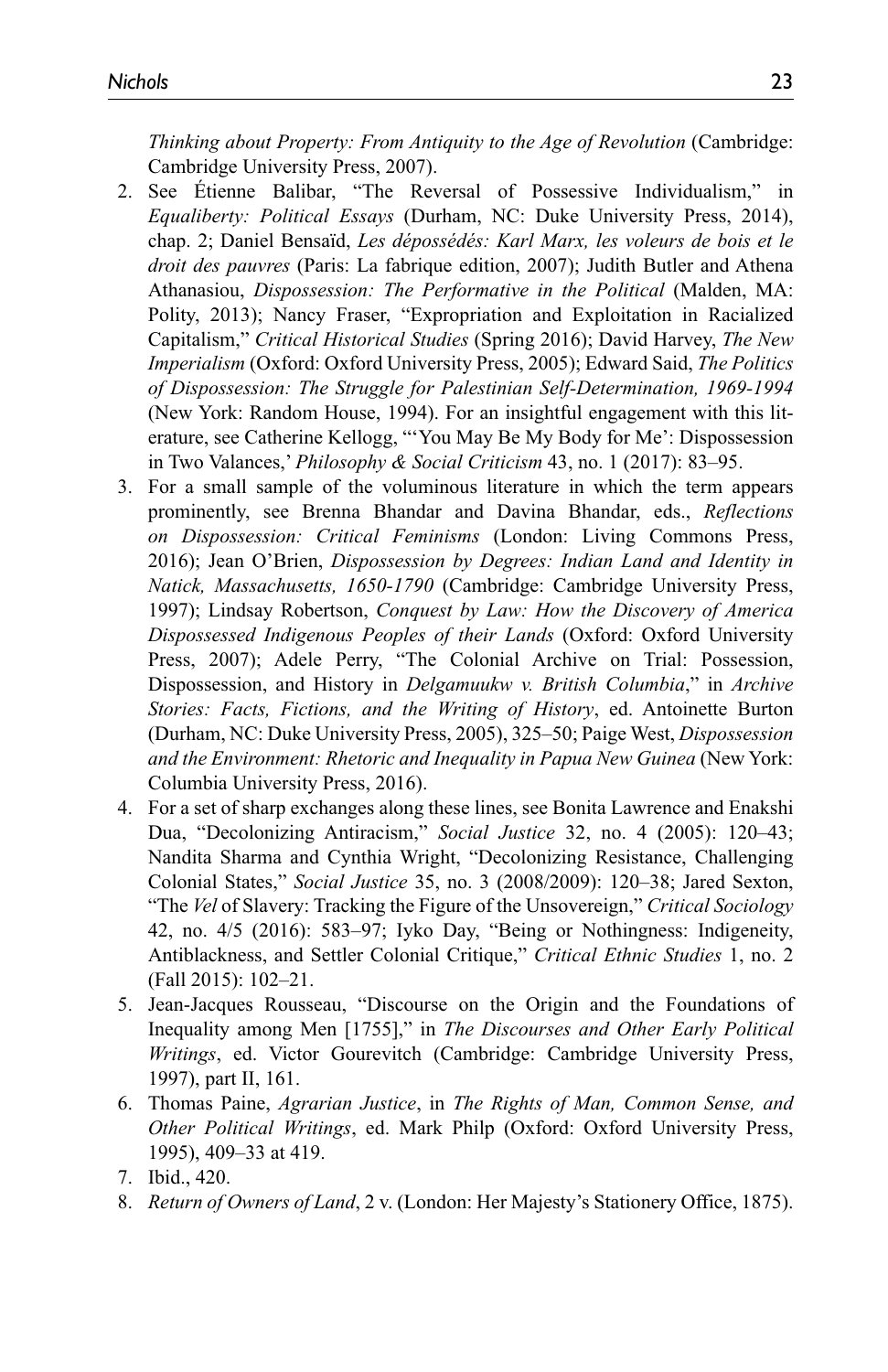- 9. Pierre-Joseph Proudhon, *General Idea of Revolution in the Nineteenth Century* (New York: Haskell House Publishers, [1851] 1969), 195.
- 10. Cf. Pierre-Joseph Proudhon, *What Is Property?* (Cambridge: Cambridge University Press, [1840] 1993).
- 11. *La conquête du pain* (Paris: Les Éditions invisibles, 2009).
- 12. See Daniel Bensaïd, *Les dépossédés*. For Marx's original works (and a German translation of Bensaïd's essay), see Daniel Bensaïd, *Die Enteigneten: Karl Marx, die Holzdiebe und das Recht der Armen*, trans. Roland Holst (Hamburg: LAIKA Verlag, 2012).
- 13. Hence, as Marx developed his views on dispossession, he came increasingly to situate it within a much broader discussion of "primitive accumulation," most famously in part VIII of *Capital, Vol. 1.* Elsewhere, I have made the case that the concept of dispossession might be productively freed from this broader picture. See Robert Nichols, "Disaggregating Primitive Accumulation," *Radical Philosophy* 194 (November/December 2015).
- 14. See Karl Marx, "Letter to J.B. Schweizer," in Karl Marx and Frederick Engels, *Collected Works*, vol. 20 (New York: International Publishers, 1985), 26–33, at 27–28.
- 15. Max Stirner, *The Ego and Its Own* (Cambridge: Cambridge, [1844] 1995), 223.
- 16. The period of the 1872 French translation of *Das Kapital* is a telling transition moment in this movement from Germanic to Latinate terms.
- 17. Marx-Engels Werke, Band 23, *Das Kapital*, Bd. I, Siebenter Abschnitt (Berlin/ DDR: Dietz Verlag, 1968), 743.
- 18. See Susan Reynolds, *Before Eminent Domain: Toward a History of Expropriation of Land for the Common Good* (Chapel Hill: University of North Carolina Press, 2010).
- 19. Karl Marx and Frederick Engels, *The Germany Ideology*, vol. 1, part III ("Saint Max") in Marx and Engels, *Collected Works*, vol. 5, (New York: International Publishers, 1976), 247.
- 20. Harvey, *The New Imperialism*, 144. Harvey does not elaborate on what "dispossession" is meant to signal here, and uses the phrase more or less interchangeably with "primitive accumulation." For an overview and critical analysis of these debates, see Nichols, "Disaggregating Primitive Accumulation."
- 21. Fraser, "Expropriation and Exploitation," 169.
- 22. G. A. Cohen, *Self-Ownership, Freedom, and Equality* (Cambridge: Cambridge University Press, 1995), 146. It should be noted that Cohen (and others working in this tradition) does not typically use the term *dispossession*. Rather, he tends to speak of the "unfair" or "unequal" original distribution of "productive resources."
- 23. Ibid., 197; emphasis modified.
- 24. Ibid., 201.
- 25. One voice is notably absent from this genealogy: Locke. There is of course a voluminous literature on Locke's relation to both colonialism and property rights. Thanks in particular to contributions by David Armitage, Barbara Arneil,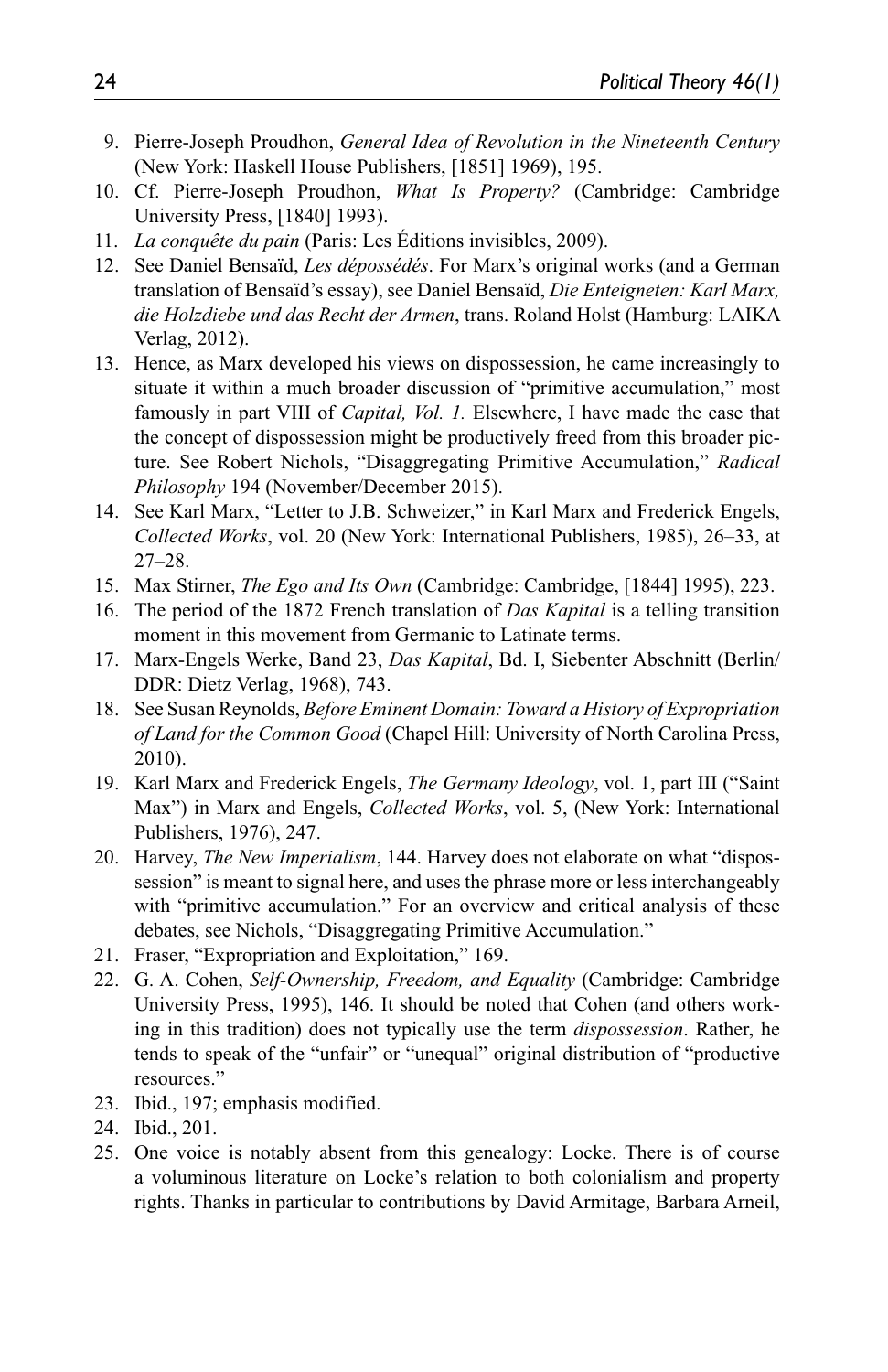James Tully, and others, we now know that Locke was central to the justification of colonial dispossession and expropriation in the early modern Englishspeaking world. Aside from a desire not to replicate this already extensively analyzed field, I exclude Locke here in favour of thinkers who deploy notions of dispossession as tools of social and political critique and, in particular, to *delegitimize* colonial expansion, not justify it.

- 26. Glen Coulthard, *Red Skin, White Masks: Rejecting the Colonial Politics of Recognition* (Minneapolis: University of Minnesota Press, 2014), 7. Audra Simpson defines settler colonialism as "an ongoing structure of dispossession that targets Indigenous peoples for elimination." *Mohawk Interruptus* (Durham, NC: Duke University Press, 2014), 74.
- 27. Aileen Moreton-Robinson, *The White Possessive: Property, Power, and Indigenous Sovereignty* (Minneapolis: University of Minnesota Press, 2015).
- 28. Keith Windshuttle, "*Mabo* and the Fabrication of Aboriginal History," [http://](http://samuelgriffith.org.au/docs/vol15/v15chap11.pdf) [samuelgriffith.org.au/docs/vol15/v15chap11.pdf,](http://samuelgriffith.org.au/docs/vol15/v15chap11.pdf) 120 (accessed February 2016).
- 29. Moreton-Robinson, *The White Possessive*, 150.
- 30. For an argument that follows a similar logic in the Canadian context, see Tom Flanagan, Christopher Alcantara, and André Le Dressay, *Beyond the Indian Act: Restoring Aboriginal Property Rights* (Montreal: McGill-Queen's University Press, 2010).
- 31. This argument has been advanced in various guises by many on the left as well, who have similarly posited that contemporary Indigenous struggles over land necessarily presuppose exclusive proprietary rights and ethno-nationalist "ownership" that is therefore inherently anti-Black and/or anti-migrant. Op. cit. at 4.
- 32. Recently explored by the Biniza scholar Isabel Altamirano-Jiménez in *Indigenous Encounters with Neoliberalism* (Vancouver: University of British Columbia Press, 2013). On the other side of deracination, Audra Simpson frequently pairs dispossession with containment. See Simpson, *Mohawk Interruptus*, 16, 99, 105.
- 33. Patricia Monture-Angus, *Journeying Forward* (Halifax: Fernwood, 1999), 36. Quoted in Andrea Smith, "Native Studies at the Horizon of Death," in *Theorizing Native Studies*, ed. A. Smith and A. Simpson (Durham, NC: Duke University Press, 2014), 207–234 at 222.
- 34. E.g., Jeremy Waldron, "Indigeneity? First Peoples and Last Occupancy," *New Zealand Journal of Public and International Law* (2003): 55–82. For a critical response, see Robert Nichols, "Indigeneity and the Settler Contract," *Philosophy & Social Criticism* 39, no. 2 (2013): 165–86.
- 35. Vine Deloria Jr., *Custer Died for Your Sins*, rev. ed. (Norman: University of Oklahoma Press, [1969] 1988), 7, 30 (emphasis added).
- 36. It is worth noting that after alienation and extinguishment, some Indigenous peoples were viewed to retain "usufructuary" rights. However, by this point, these are not full and true property rights. They are rights to *use* that are delegated by those who possess full rights to *ownership* (reminiscent of a feudal rentier relation).
- 37. Everett Dick, *The Lure of the Land: A Social History of the Public Lands from*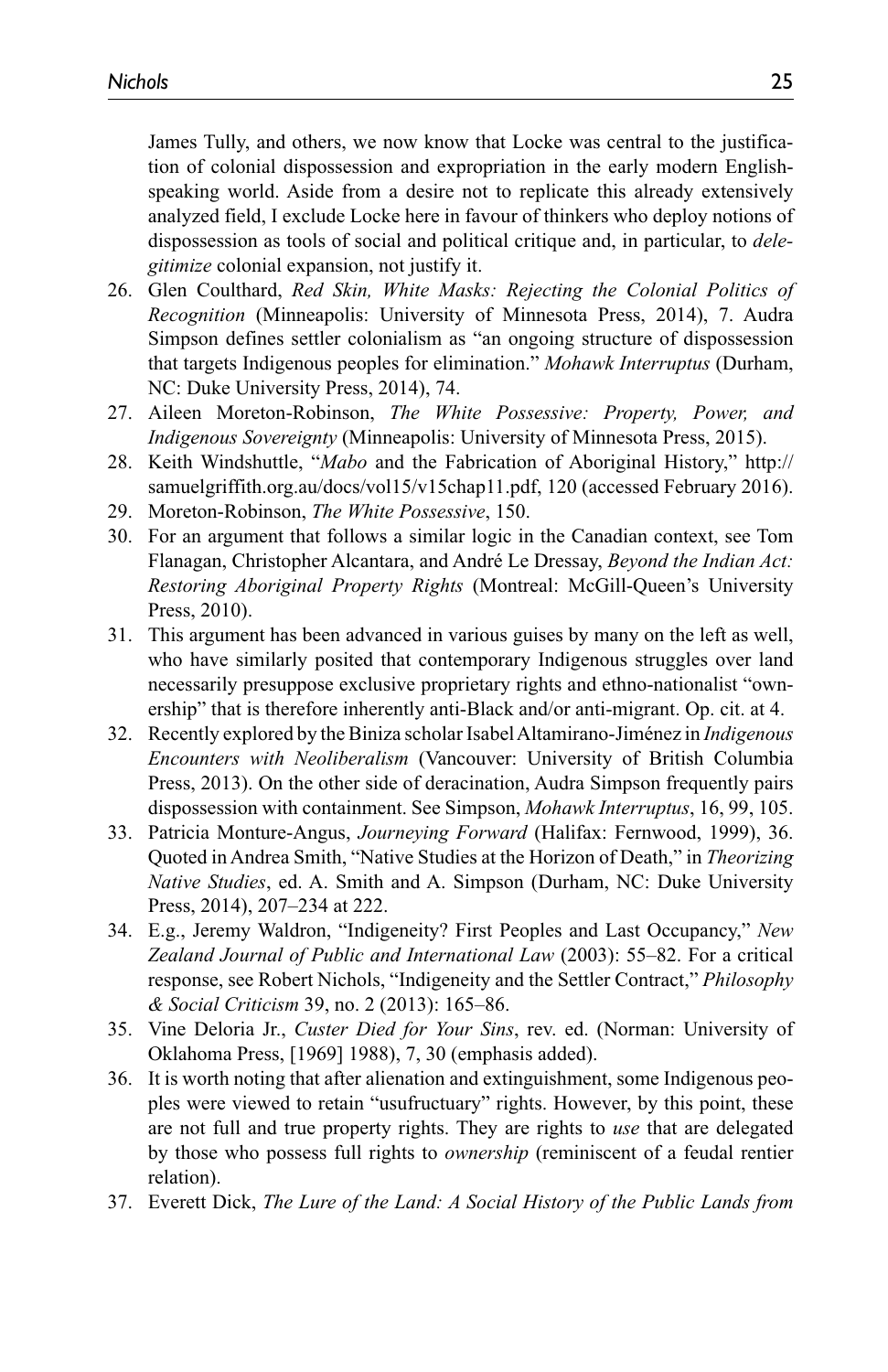*the Articles of Confederation to the New Deal* (Lincoln: University of Nebraska Press, 1970), 50. See also Amelia For, *Colonial Precedents of our National Land System, Bulletin of the University of Wisconsin*, History Series, II, no. 2 (Madison, Wis. 1909-10), 117–18.

- 38. Dick, *The Lure of the Land*, 51.
- 39. An Act to prevent settlements being made on lands ceded to the United States, until authorized by law. [[http://memory.loc.gov/cgi-bin/](http://memory.loc.gov/cgi-bin/ampage?collId=llac&fileName=016/llac016.db&recNum=640) [ampage?collId=llac&fileName=016/llac016.db&recNum=640\]](http://memory.loc.gov/cgi-bin/ampage?collId=llac&fileName=016/llac016.db&recNum=640)
- 40. Roxanne Dunbar-Ortiz, *An Indigenous Peoples' History of the United States* (Boston: Beacon Press, 2014), 124. See also Woody Holton, *Unruly Americans and the Origins of the Constitution* (New York: Hill and Wang, 2007), 14.
- 41. Dick, *The Lure of the Land*, 53.
- 42. Alexis de Tocqueville, *Democracy in America*, 2 vols., trans. D. Boorstin (New York: Vintage, 1990), vol. 1, 355.
- 43. Ibid., 340.
- 44. Judge Harry Toulmin to the President, January 20, 1816, in Clarence Carter, ed., *The Territorial Papers of the United States, Mississippi Territory*, VI (Washington, DC: Government Printing Office, 1938), 644–47. Cited in Dick, *The Lure of the Land*, 53.
- 45. Patrick Wolfe, *Traces of History: The Elementary Structures of Race* (New York: Verso, 2016), esp. chap. 5.
- 46. Dick, *The Lure of the Land*, 51. See William Lester, *Decisions of the Interior Department in Public Land Cases* (Philadelphia, 1860), 28–30.
- 47. I have consulted the following congressional legislation in the composition of this section: Ordinance of April 23, 1784; *Journals of the Continental Congress*, 1774–1789, ed. Worthington C. Ford et al. (Washington, DC, 1904–37), 26:275– 279; Ordinance of May 20, 1785; *Journals of the Continental Congress*, 1774– 1789, ed. Worthington C. Ford et al. (Washington, DC, 1904–37), 28:375–382; Ordinance of July 13, 1787; *Journals of the Continental Congress*, 1774–1789, ed. Worthington C. Ford et al. (Washington, DC, 1904–37), 32:332–343; Ordinance of May 26, 1790 (1st Congress), 1 Stat. 123; Act of March 3, 1801 (6th Congress), Ch. XXIII, 2 Stat. 112–114; Act of April 25, 1812 (12th Congress), Ch. LXVIII, 2 Stat. 716–718; Act of September 4, 1841 (27th Congress), Ch. XVI, 5 Stat. 453–458; Act of September 27, 1850 (31st Congress), Ch. LXXVI, 9 Stat. 496–500; Act of July 17, 1854 (33rd Congress), Ch. LXXXIV, 10 Stat. 305–306; Act of July 22, 1854 (33rd Congress), Ch. CIIL, 10 Stat. 308–310; Act of March 2, 1855 (33rd Congress), Ch. CXXXIV, 10 Stat. 626; Act of March 3, 1855 (33rd Congress), Ch. CCVII, 10 Stat. 701–702; Act of May 20, 1862 (37th Congress), Ch. LXXV, 12 Stat. 392–393; Act of March 3, 1865 (38th Congress), Ch. CIX, 13 Stat. 530–532; Act of March 3, 1865 (38th Congress), Ch. XXVII, 13 Stat. 541–563; Act of June 21, 1866 (39th Congress), Ch. CXXVII, 14 Stat. 66–67; Act of March 3, 1873 (42nd Congress), Ch. CCLXXVII, 17 Stat. 605– 606; Act of March 3, 1875 (43rd Congress), Ch. CXXXII, 18 Stat. 402–420; Act of February 2, 1887 (49th Congress), Ch. CXIX, 24 Stat. 33–36. [The "Dawes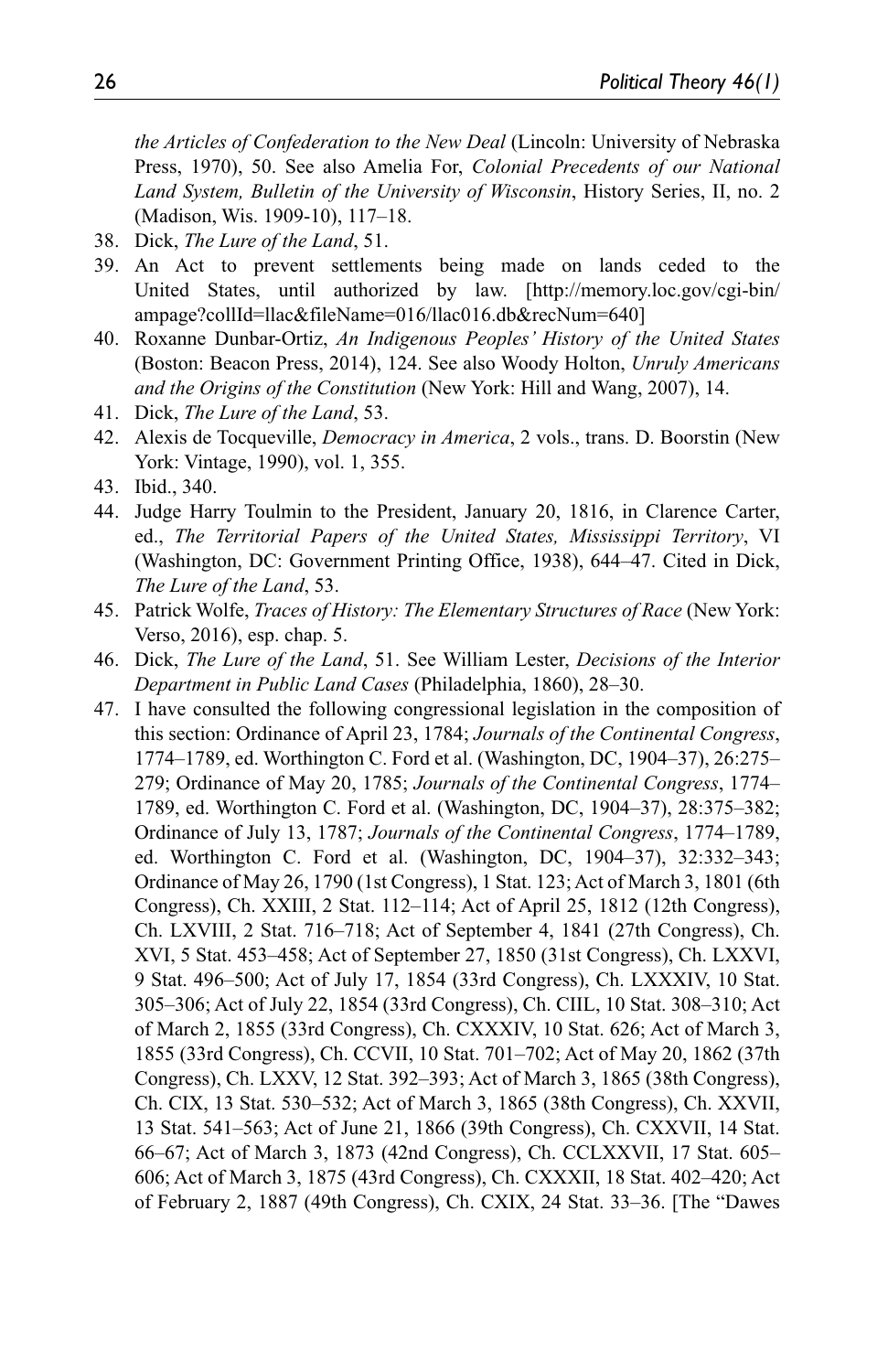Act"]; Act of March 3, 1891 (57th Congress), Ch. DLXI, 26 Stat. 1095–1103. Dick, 56. Lester, *Decisions*, 64–65.

- 48. Dick, *The Lure of the Land*, 56; Lester, *Decisions*, 64–65.
- 49. Roy Robbins, *Our Landed Heritage: The Public Domain, 1776–1936* (New York: Peter Smith, 1950), 50.
- 50. Robbins, *Our Landed Heritage*, 89–90.
- 51. For an extended analysis of Marshall's decision, see Robertson, *Conquest by Law*.
- 52. Moreover, as Wolfe (citing Harvey Rosenthal) reminds us: "the American right to buy always superseded the Indian right not to sell" (Wolfe, *Traces of History*, 143). Citing Harvey D. Rosenthal, "Indian Claims and the American Conscience: A Brief History of the Indian Claims Commission," in Imre Sutton et al., *Irredeemable America: The Indians' Estate and Land Claims* (Albuquerque: New Mexico University Press, 1985), 36.
- 53. See Act of March 3, 1865 (38th Congress), Ch. CIX, 13 Stat. 530–532; Act of March 3, 1865 (38th Congress), Ch. XXVII, 13 Stat. 541–563.
- 54. Act of March 3, 1875 (43rd Congress), Ch. CXXXII, 18 Stat. 402–420. The funding provisions for "Indian relations" in this appropriations bill is a veritable survey of the range of US–Indigenous relations at the time. It includes specific funding provisions for the "suppression of Indian hostilities" in Montana; educational, social benefits and subsistence monies for the Seminole, Kickapoo, Navajo, Apache, Northern Sioux; the sale of bonds to the Pottowatomie and Choctaw; and the forced removal of the Pia Ute.
- 55. Act of February 2, 1887 (49th Congress), Ch. CXIX, 24 Stat. 33–36. [The "Dawes Act"].
- 56. David Chang, "Enclosures of Land and Sovereignty," *Radical History Review*, Issue 109 (Winter 2011): 108–119, at 108. See also David Chang, *The Color of the Land: Race, Nation, and the Politics of Landownership in Oklahoma, 1832– 1929* (Chapel Hill: University of North Carolina Press, 2010).
- 57. Fitzmaurice, *Sovereignty, Property*, 189.
- 58. Wolfe, *Traces of History*, 144.
- 59. Chang, "Enclosures of Land and Sovereignty," 109.
- 60. The National Land Association was founded in 1844; the Free Soil Party was active in federal and some state elections from 1848 to 1852.
- 61. "To the frontiersman, whether orderly settler or venturesome 'squatter,' the land was a not a fiscal resource but a potential national asset which his own enterprise and resourcefulness alone could capitalize for the nation." Chester Martin, *'Dominion Lands' Policy*, Lewis Thomas, ed. (Toronto: McClelland and Stewart, 1973), 118.
- 62. Later in his life, Polanyi undertook a series of studies that considered alternative economic histories beyond Europe. See J. Helm, P. Bohanna, and M. Sahlins, *Essays in Economic Anthropology, dedicated to the memory of Karl Polanyi* (Seattle: University of Washington Press, 1965); Gareth Dale, *Karl Polanyi* (Cambridge: Polity Press, 2010), esp. chap. 4.